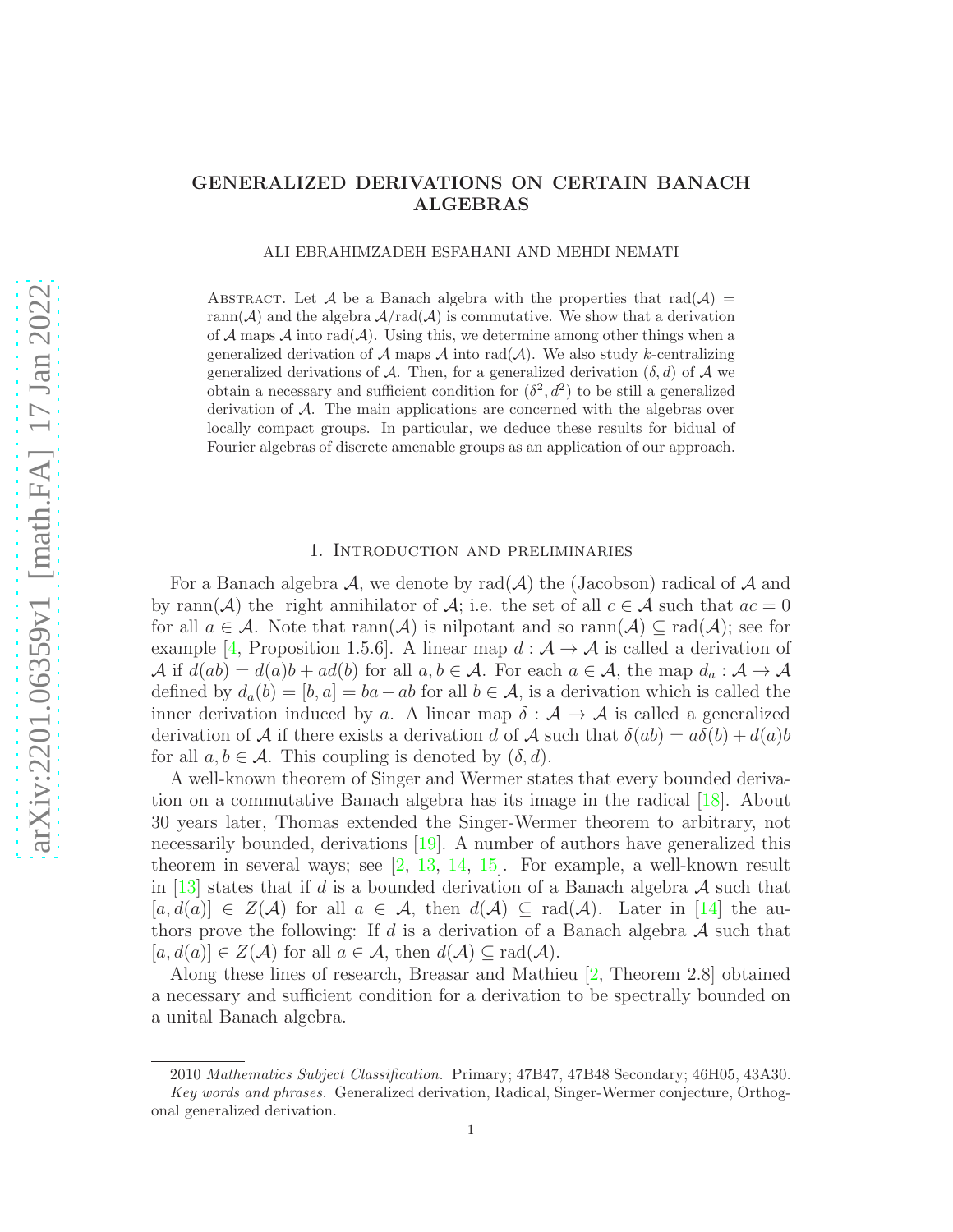Throughout the paper A denotes a Banach algebra with the properties that  $rad(\mathcal{A}) = ram(\mathcal{A})$  and the algebra  $\mathcal{A}/rad(\mathcal{A})$  is commutative. In harmonic analysis, some examples of (classes of) Banach algebras have been discovered for which  $rad(\mathcal{A}) = ram(\mathcal{A})$  and the algebra  $\mathcal{A}/rad(\mathcal{A})$  is commutative. The most notable cases are  $L_0^{\infty}$  $\int_0^\infty G(x)$ <sup>\*</sup> when G is an abelian locally compact group [\[12\]](#page-15-7) and  $VN(G)^*$ when G is a discrete group  $[11]$ .

As we shall see, the situation where the Banach algebra  $A$  satisfying these conditions provides a framework which allows us to apply the well-known results concerning derivations and generalized derivations to A and investigate the truth of all previous results for A.

The organization of this paper is as follows. In Section 2, we consider an introverted subspace X of  $VN(G)$ , the von Neumann algebra generated by the left regular representation of  $G$ , with the following properties

<span id="page-1-0"></span>
$$
C_{\lambda}^*(G) \subseteq X, \quad A(G) \cdot X \subseteq C_{\lambda}^*(G). \tag{1.1}
$$

For the Banach algebra  $X^*$ , equipped with the Arens product, we show that rad( $X^*$ ) = rann( $X^*$ ) and the algebra  $X^*$ /rad( $X^*$ ) is commutative. We also prove that  $X^*$  is neither commutative nor semiprime when  $X \neq C^*_{\lambda}(G)$ .

In Section 3, we first show that every derivation of the Banach algebra  $\mathcal A$ satisfying the needed conditions, has its image in the radical. Using this, we prove that when  $A$  has a right identity every generalized derivation of  $A$  is spectrally bounded. We also show that a generalized derivation  $(\delta, d)$  of A has its image in the radical if and only if  $\delta = d$  and this holds if and only if  $\delta$  is spectrally infinitesimal.

In Section 4, we investigate Posner's second theorem [\[16\]](#page-15-9) and show that the zero map is the only centralizing derivation of  $A$ . We characterize the space of all inner derivations of  $A$  and prove that  $A$  is commutative if and only if any derivation of  $A$  is zero. We also investigate our results for k-centralizing generalized derivations and prove similar results. For a generalized derivation  $(\delta, d)$  of A we obtain a necessary and sufficient condition for  $(\delta^2, d^2)$  to be still a generalized derivation of A.

In Section 5, the problem of k-skew centralizing generalized derivations of  $\mathcal A$ are discussed.

We shall now fix some notation. Throughout this paper, G denotes a locally compact group. Let  $B(G)$  denote the Fourier-Stieltjes algebra of G consisting of all coefficient functions arising from all the weakly continuous unitary representations of G. Then  $B(G)$  can be identified with the dual of  $C^*(G)$ , the group  $C^*$ -algebra of G. Also,  $B(G)$  with pointwise multiplication and the dual norm is a commutative semisimple Banach algebra.

Let  $P(G)$  be the set of all continuous positive definite functions on G. Let  $P_{\lambda}(G)$  denote the closure of  $P(G) \cap C_c(G)$  in the compact open topology, where  $C_c(G)$  is the set of all continuous functions on G with compact support, and let  $B_\lambda(G)$  denote the linear span of  $P_\lambda(G)$ . Then  $B_\lambda(G)$  is a closed ideal in  $B(G)$ and  $B_\lambda(G)$  is precisely the dual of  $C^*_\lambda(G)$ , where  $C^*_\lambda(G)$  is the norm closure of  $\{\lambda(f): f \in L^1(G)\}\$ in the operator algebra  $B(L^2(G))$ , and  $\lambda(f)(g) = f * g$  for all  $g \in L^2(G)$ .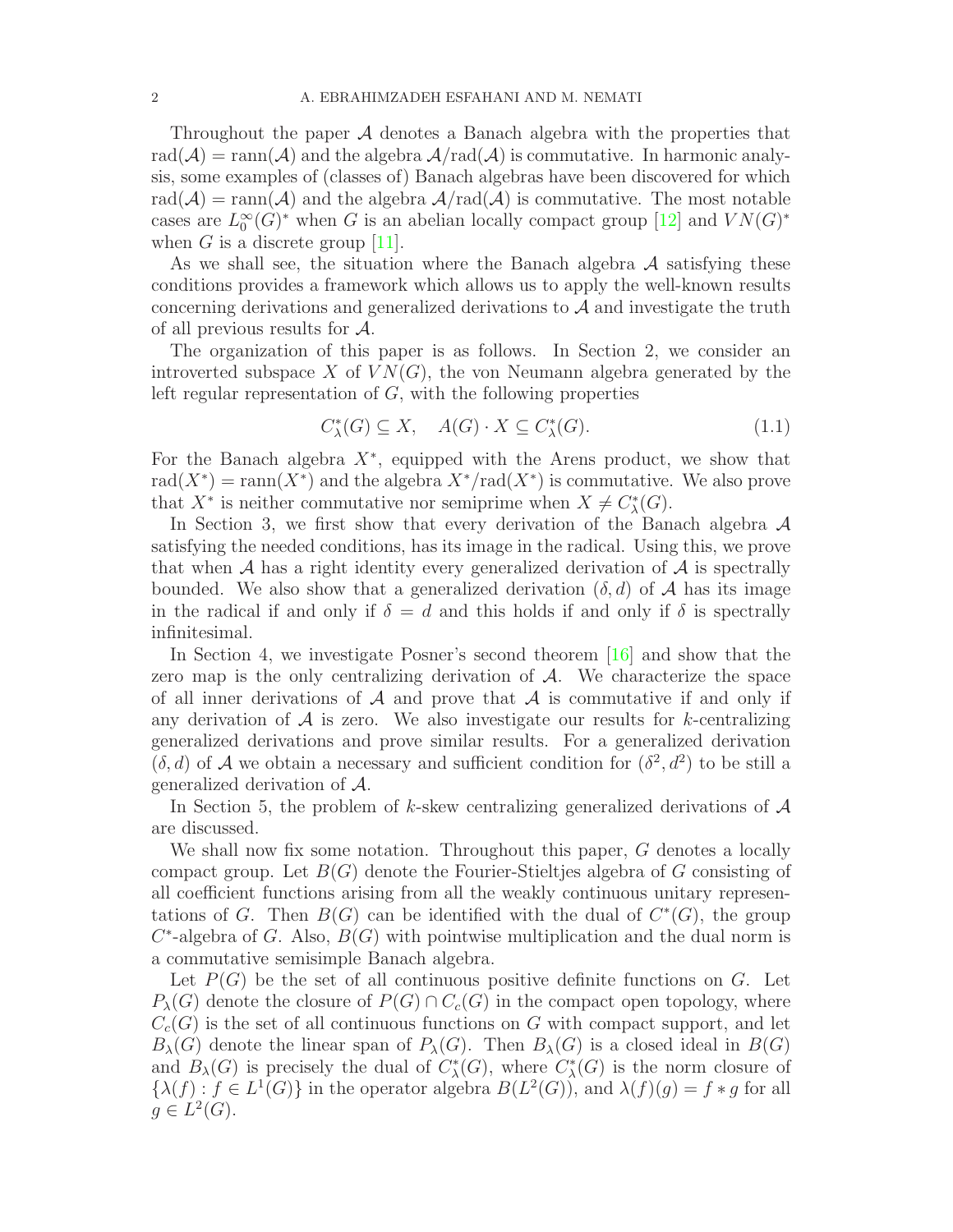The Fourier algebra  $A(G)$  is the norm-closed linear span of  $P(G) \cap C_c(G)$  in  $B(G)$ . Then  $A(G)$  is a closed ideal in  $B(G)$  and  $A(G) \subseteq B_{\lambda}(G)$ ; see [\[6,](#page-15-10) Page 208. Furthermore, the dual of  $A(G)$  is isometrically isomorphic to  $VN(G)$ , the group von Neumann algebra which is generated by  $\lambda$  in  $B(L^2(G))$ . It is known from [\[17,](#page-15-11) Theorem 1.4.1] that  $B_\lambda(G) = B(G)$  if and only if G is amenable, or equivalently  $A(G)$  has a bounded approximate identity. See [\[6\]](#page-15-10) and [\[9\]](#page-15-12) for more information on  $B(G)$ ,  $A(G)$  and  $VN(G)$ .

Let  $A$  be Banach algebra. Then  $A^*$  is a Banach  $A$ -bimodule in a natural way. Let X be a norm closed A-subbimodule of  $A^*$ . For  $m \in X^*$  and  $x \in X$ , define  $m \cdot x \in \mathcal{A}^*$  by

$$
\langle m \cdot x, a \rangle = \langle m, x \cdot a \rangle \quad (a \in \mathcal{A}).
$$

If  $m \cdot x \in X$  for all  $m \in X^*$  and  $x \in X$ , then X is called a (left) introverted subspace of  $\mathcal{A}^*$ . The dual of an introverted subspace can be turned into a Banach algebra if for all  $m, n \in X^*$  we define  $m \cdot n \in X^*$  by  $\langle m \cdot n, x \rangle = \langle m, n \cdot x \rangle$ . In particular, we have the first Arens product on  $\mathcal{A}^{**}$  by taking  $X = \mathcal{A}^*$ ; see [\[5\]](#page-15-13) for more details. If X is faithful (that is,  $a = 0$  whenever  $\langle x, a \rangle = 0$  for all  $x \in X$ ), then the natural map of  $\mathcal A$  into  $X^*$  is injective. The space  $X^*$  can be equipped with the weak<sup>\*</sup>-topology  $\sigma(X^*, X)$ . It is well known that for each  $m \in X^*$ , the map  $m \mapsto m \cdot n, X^* \longrightarrow X^*$ , is weak<sup>\*</sup> continuous. In addition to  $\mathcal{A}^*$ , another example of introverted subspace of  $A^*$  is the closed linear span of  $A^* \cdot A$  in  $A^*$ which is denoted by  $LUC(\mathcal{A})$ . If G is a locally compact group, then  $LUC(A(G))$ coincides with  $UCB(\widehat{G})$ , the space of uniformly continuous functionals on  $A(G)$ ; see [\[7\]](#page-15-14).

Note that even if  $A$  is commutative,  $X^*$  may not be commutative in general. For example,  $L^{\infty}(G)^*$  for G abelian and infinite [\[3\]](#page-15-15) and  $VN(G)^*$  for G amenable and infinite [\[11\]](#page-15-8) are not commutative.

A linear map  $T : A \rightarrow A$  is called a right (resp. left) multiplier of A if it satisfies

$$
T(ab) = aT(b) \quad (\text{resp. } T(ab) = T(a)b) \quad (a, b \in \mathcal{A}).
$$

For each  $a \in \mathcal{A}$ , let  $R_a : \mathcal{A} \to \mathcal{A}$  (resp.  $L_a : \mathcal{A} \to \mathcal{A}$ ) be the multiplication map defined by

$$
R_a(b) = ba
$$
 (resp.  $L_a(b) = ab$ )  $(b \in \mathcal{A})$ .

Then it is easy to see that  $R_a$  (resp.  $L_a$ ) is a right (resp. left) multiplier of A.

# 2. Remark and Examples

Throughout this section, X will denote an introverted subspace of  $VN(G)$ satisfying  $(1.1)$ . In the sequel we give some introverted subspaces of  $VN(G)$ satisfying these conditions.

<span id="page-2-0"></span>**Example 2.1.** Let G be a locally compact group.

- (i) It is known that  $X = C^*_\lambda(G)$  is an introverted subspace of  $VN(G)$  satisfying  $(1.1)$ ; see [\[10,](#page-15-16) Proposition 5.2].
- (ii) If G is discrete, then by [\[10,](#page-15-16) Proposition 4.5], we have  $UCB(\widehat{G}) = C_{\lambda}^{*}(G)$ and so  $X = VN(G)$  satisfying [\(1.1\)](#page-1-0).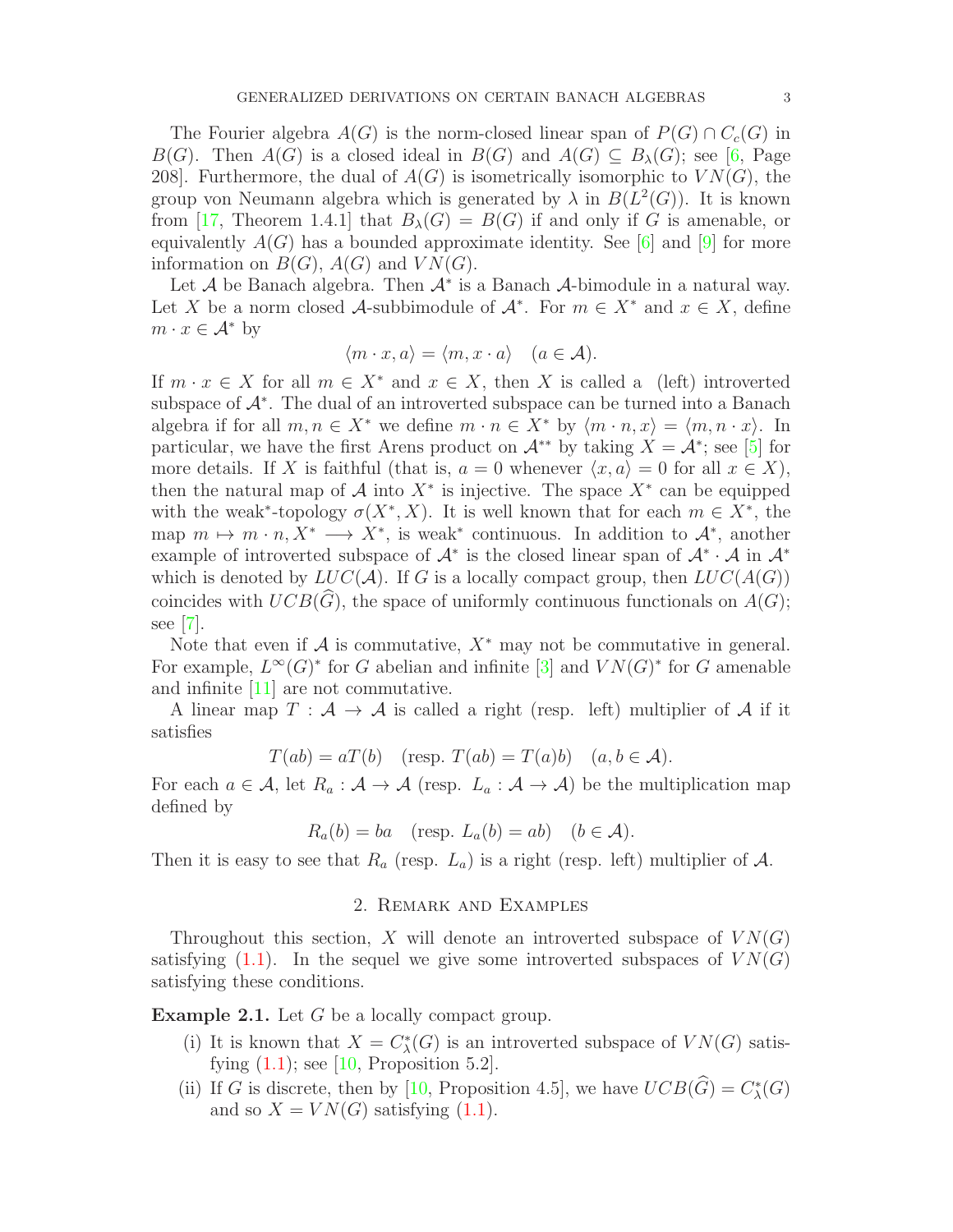Let  $\iota: C^*_{\lambda}(G) \longrightarrow X$  be the natural embedding. Then it is easy to see that  $\pi := \iota^* : X^* \to C^*_{\lambda}(G)^*$  is the natural restriction map. A simple computation shows that  $\pi$  is the identity on  $A(G)$  and it is a weak<sup>\*</sup>-weak<sup>\*</sup> continuous algebra homomorphism when  $C_{\lambda}^{*}(G)^{*}$  is equipped with the induced Arens product. Moreover, we recall that the Arens product on  $C_{\lambda}^{*}(G)^{*} = B_{\lambda}(G)$  is precisely the pointwise multiplication; see [\[10,](#page-15-16) Proposition 5.3].

Before giving the following results, note that  $X \cdot A(G) \subseteq C^*_\lambda(G)$ . Hence, for every  $n \in X^*$  and  $x \in X$ , we may define the functional  $\pi(n) \bullet x \in VN(G)$  as follows

$$
\langle \pi(n) \bullet x, \varphi \rangle = \langle \pi(n), x \cdot \varphi \rangle \quad (\varphi \in A(G)).
$$

It follows that  $\pi(n) \bullet x = n \cdot x \in X$ . Thus, for every  $m, n \in X^*$  we can define the functional  $m \bullet \pi(n) \in X^*$  as follows

$$
\langle m \bullet \pi(n), x \rangle = \langle m, \pi(n) \bullet x \rangle \quad (x \in X).
$$

<span id="page-3-0"></span>**Lemma 2.2.** Let the map  $\pi : X^* \to B_\lambda(G)$  be the natural restriction map. Then the following statements hold.

- (i)  $m \cdot n = m \bullet \pi(n)$  for all  $m, n \in X^*$ .
- (ii) ker  $\pi = \text{rann}(X^*)$ .
- (iii)  $rad(X^*) = ram(X^*)$ .

*Proof.* (i). Let  $m, n \in X^*$ . Then there is a net  $(\varphi_{\alpha})$  in  $A(G)$  such that  $\varphi_{\alpha} \to m$ in the weak<sup>\*</sup>-topology of X<sup>\*</sup>. For each  $x \in X$ , since  $x \cdot \varphi_\alpha \in C^*_\lambda(G)$  we have

$$
\langle m \cdot n, x \rangle = \lim_{\alpha} \langle \varphi_{\alpha} \cdot n, x \rangle = \lim_{\alpha} \langle n, x \cdot \varphi_{\alpha} \rangle
$$
  
= 
$$
\lim_{\alpha} \langle \pi(n), x \cdot \varphi_{\alpha} \rangle = \lim_{\alpha} \langle \pi(n) \bullet x, \varphi_{\alpha} \rangle
$$
  
= 
$$
\langle m, \pi(n) \bullet x \rangle = \langle m \bullet \pi(n), x \rangle.
$$

This shows that  $m \cdot n = m \bullet \pi(n)$ .

(ii). Let  $n \in \text{ker } \pi$  and  $m \in X^*$ . Then there is a bounded net  $(\varphi_\alpha)$  in  $A(G)$ such that  $\varphi_{\alpha} \to m$  in the weak<sup>\*</sup>-topology of  $X^*$ . Thus, for each  $x \in X$  we have

$$
\langle m \cdot n, x \rangle = \lim_{\alpha} \langle \pi(n), x \cdot \varphi_{\alpha} \rangle = 0,
$$

since  $x \cdot \varphi_\alpha \in X \cdot A(G) \subseteq C^*_\lambda(G)$  for all  $\alpha$ . Therefore, ker  $\pi \subseteq \text{rann}(X^*)$ . To prove the reverse inclusion, let  $r \in \text{rann}(X^*)$ . Then  $m \cdot r = 0$  for all  $m \in X^*$ . It follows that

$$
\langle m, r \cdot x \rangle = \langle m \cdot r, x \rangle = 0 \qquad (m \in X^*, x \in X).
$$

Therefore,  $r \cdot x = 0$  for all  $x \in X$ . Thus, for each  $\varphi \in A(G)$  and  $x \in C_{\lambda}^{*}(G)$  we have

$$
\langle \pi(r), x \cdot \varphi \rangle = \langle r \cdot x, \varphi \rangle = 0.
$$

Since  $C^*_{\lambda}(G) \cdot A(G)$  is dense in  $C^*_{\lambda}(G)$ ; see [\[10,](#page-15-16) Proposition 4.4], we conclude that  $\pi(r) = 0.$ 

(iii). Since  $\pi$  is an epimorphism from  $X^*$  onto semisimple Banach algebra  $B_{\lambda}(G)$ , it follows from [\[1,](#page-15-17) Chapter 25, Proposition 10] that

$$
\operatorname{rad}(X^*) \subseteq \ker \pi = \operatorname{rann}(X^*). \tag{2.1}
$$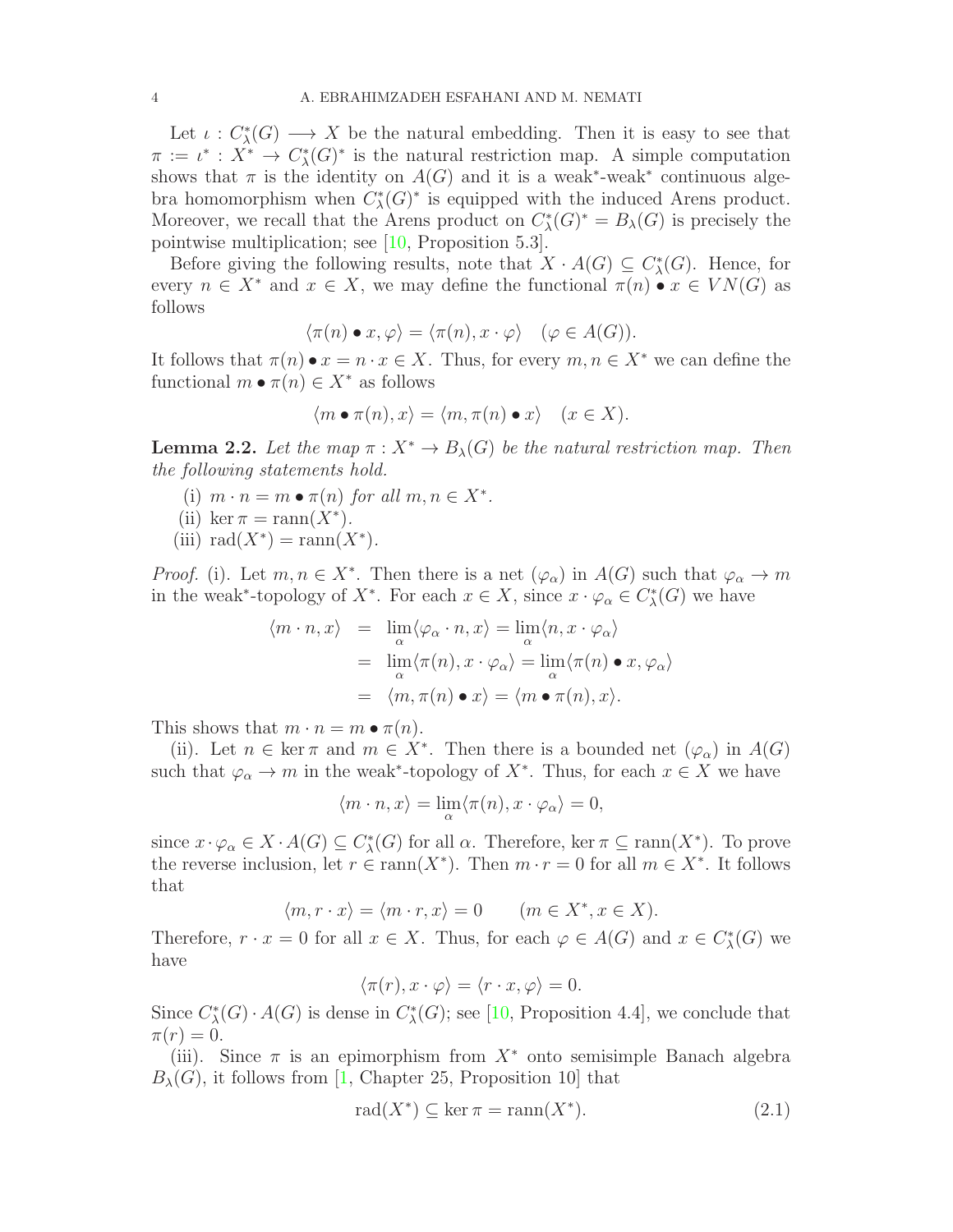Moreover, rann $(X^*)$  is nil and must be included in rad $(X^*)$ ; see [\[4,](#page-15-0) Proposition 1.5.6]. Hence,  $rad(X^*) = ram(X^*)$ ).

As an immediate consequence of previous lemma we have the following result.

Corollary 2.3. The quotient Banach algebra  $X^*$ /rad $(X^*)$  is isometrically isomorphic to  $B_\lambda(G)$ .

We recall that, since  $C^*_{\lambda}(G) \subseteq X$ , then X is faithful and the natural map of  $A(G)$  into  $X^*$  is an embedding, and we will regard  $A(G)$  as a subalgebra of  $X^*$ . In fact, for each  $\varphi \in A(G)$ , we have

$$
\|\varphi\|_{A(G)} \ge \|\varphi\|_{X^*} = \sup \{ |\langle \varphi, x \rangle| : x \in X, \|x\| \le 1 \}
$$
  

$$
\ge \sup \{ |\langle \varphi, x \rangle| : x \in C^*_\lambda(G), \|x\| \le 1 \}
$$
  

$$
= \|\varphi\|_{B_\lambda(G)} = \|\varphi\|_{A(G)};
$$

that is  $\|\varphi\|_{A(G)} = \|\varphi\|_{X^*}$ .

Corollary 2.4.  $A(G)$  is an ideal in  $X^*$ .

*Proof.* Suppose that  $\varphi \in A(G)$  and  $m \in X^*$ . Then  $m \cdot \varphi = \varphi \cdot m = \varphi \cdot \pi(m) =$  $\varphi \pi(m) \in B_\lambda(G)$ , since  $A(G)$  is an ideal in  $B_\lambda(G)$  and  $\pi(m) \in B_\lambda(G)$ . It follows that  $A(G)$  is an ideal in  $X^*$ .  $\Box$ 

If G is an amenable locally compact group, then  $A(G)$  has a bounded approximate identity  $(\varphi_{\alpha})$  such that  $\|\varphi_{\alpha}\| = 1$ . It is easy to see that any weak<sup>\*</sup>-cluster point E of  $(\varphi_{\alpha})$  is a right identity for  $X^*$  with  $||E|| = 1$ .

<span id="page-4-0"></span>Corollary 2.5. The following statements hold.

- (i)  $X^*$  has a right identity if and only if G is amenable.
- (ii)  $X^*$  has a left identity if and only if  $X^* = B(G)$ .

*Proof.* (i). Suppose that G is amenable. Then  $A(G)$  has a bounded approximate identity, say  $(\varphi_{\alpha})$ . It is easy to see that any weak<sup>\*</sup>-cluster point E of  $(\varphi_{\alpha})$  is a right identity of the Banach algebra  $X^*$ . For the converse, suppose that E is a right identity of  $X^*$ . Then it is easy to see that  $\pi(E)$  is the identity element of  $B_{\lambda}(G)$ . Therefore, G is amenable.

(ii). Suppose that E is a left identity of  $X^*$ . Then Lemma [2.2\(](#page-3-0)ii) implies that ker  $\pi = \{0\}$ . Thus,  $\pi$  is an algebra isomorphism, that is,  $X^* = B_\lambda(G)$ . Now, let  $\mu \in B_{\lambda}(G)$  and  $m \in X^*$  be any Hahn-Banach extension of  $\mu$ . Then it follows that

 $\mu \pi(E) = \pi(E) \mu = \pi(E) \cdot \mu = \pi(E) \cdot \pi(m) = \pi(E \cdot m) = \pi(m) = \mu.$ 

Hence,  $B_\lambda(G)$  is unital and so  $X^* = B_\lambda(G) = B(G)$ . The converse, is trivial.  $\square$ 

An algebra A is called semiprime if for any  $a \in \mathcal{A}$ ,  $a\mathcal{A}a$  implies  $a = 0$ . It is known that every semisimple algebra is semiprime.

<span id="page-4-1"></span>**Lemma 2.6.** Let G be amenable. Then the following statements are equivalent.

- (i)  $X^*$  is semisimple.
- (ii) X<sup>∗</sup> is semiprime.
- (iii)  $X = C^*_\lambda(G)$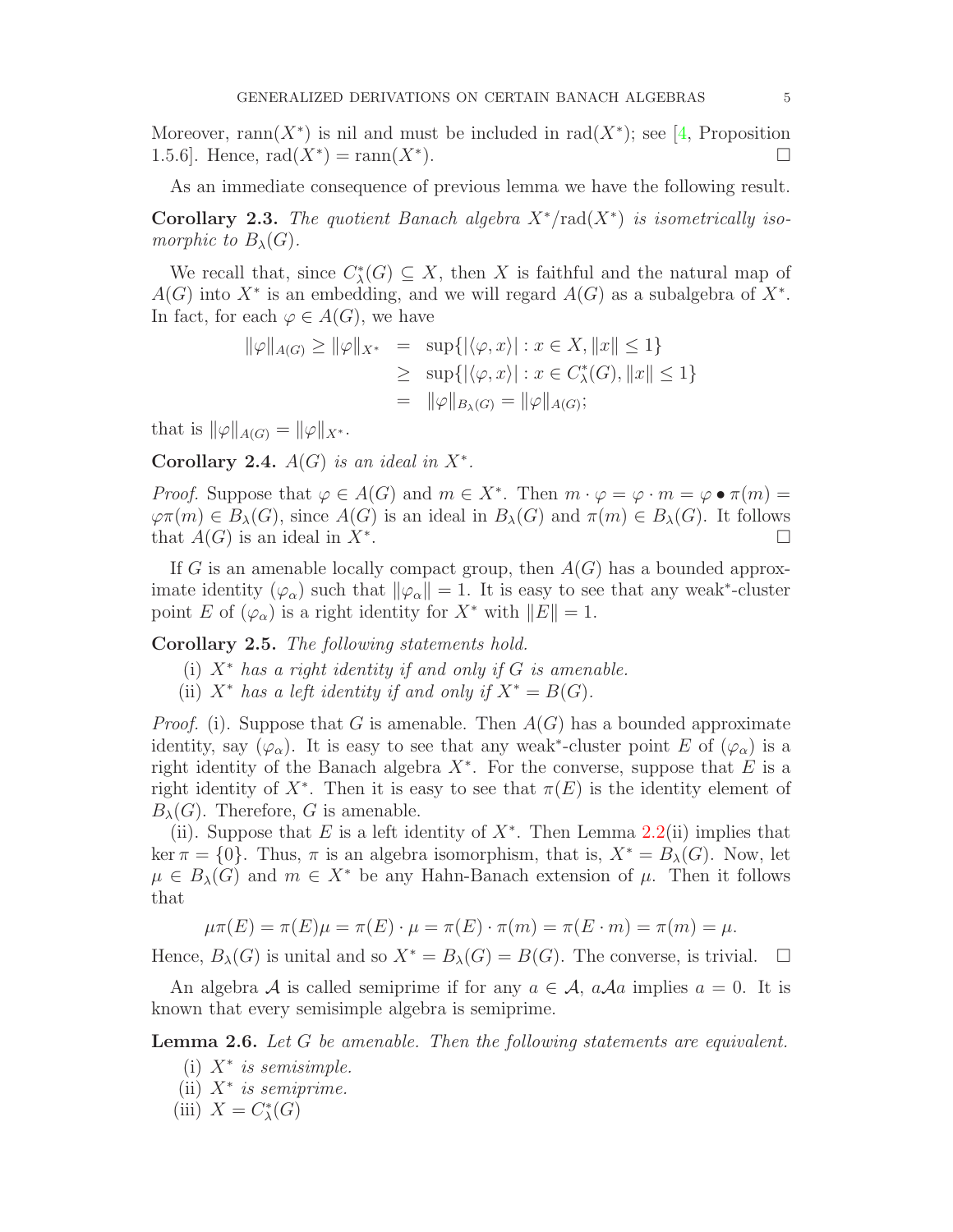(iv)  $X^*$  is commutative.

 $(v)$   $X^*$  is unital.

*Proof.* The implications (i)⇒(ii), (iii)⇒(iv) and (iv)⇒(v) are trivial. The implication  $(v) \Rightarrow (i)$  follows from Corollary [2.5\(](#page-4-0)ii). It suffice to prove (ii) $\Rightarrow$ (iii). Suppose that  $X^*$  is semiprime. Then it is easy to see that ker  $\pi = \text{rann}(X^*) = \{0\}.$ Now, by Hahn-Banach theorem we conclude that  $X = C_{\lambda}^*(G)$ .

## 3. Singer-Wermer Conjecture for Generalized Derivations

Throughout the rest, A denotes a Banach algebra with the properties that  $rad(\mathcal{A}) = ram(\mathcal{A})$  and the algebra  $\mathcal{A}/rad(\mathcal{A})$  is commutative.

*Remark* 3.1. (i) Let G be an infinite discrete amenable group. Then it follows from [\[8,](#page-15-18) Theorem 3] that  $VN(G) \neq C_{\lambda}^{*}(G) = UCB(\widehat{G})$ . Since G is discrete, by Example [2.1\(](#page-2-0)ii),  $VN(G)$  satisfies the conditions of [\(1.1\)](#page-1-0) and so rad $(VN(G)^*)$  = rann $(VN(G)^*)$  and the algebra  $VN(G)^*/rad(VN(G)^*)$  is commutative. Furthermore, the algebra  $VN(G)^*$  has a right identity and it is never commutative by Lemma [2.6.](#page-4-1)

(ii) Let G be an abelian non-discrete locally compact group. Then  $\text{rad}(L_0^{\infty})$  $_0^\infty(G)^*$ ) =  $\operatorname{rann}(L_0^\infty)$  $_{0}^{\infty}(G)^{*}$  and the algebra  $L_{0}^{\infty}$  $_{0}^{\infty}(G)^{*}/\text{rad}(L_{0}^{\infty}% (G),\mathcal{C}(G))$  $\widetilde{\mathfrak{g}}(G)^*$  is commutative; see [\[12\]](#page-15-7). Furthermore, the algebra  $L_0^{\infty}$  $\int_0^\infty$  (G)<sup>\*</sup> has a right identity and it is never commutative.

<span id="page-5-0"></span>**Theorem 3.2.** Let d be a derivation of A. Then  $d(A) \subset rad(A)$ .

*Proof.* Let  $c \in rad(\mathcal{A}) = ram(\mathcal{A})$  and  $a \in \mathcal{A}$ . Then

$$
0 = d(ac) = ad(c) + d(a)c = ad(c).
$$

This shows that  $d(\text{rad}(\mathcal{A})) \subseteq \text{rad}(\mathcal{A})$ . It is easy to see that the map  $\tilde{d}$ :  $\mathcal{A}/\text{rad}(\mathcal{A}) \to \mathcal{A}/\text{rad}(\mathcal{A})$  defined by  $d(a) = d(a) + \text{rad}(\mathcal{A})$  is a derivation. Moreover, by assumption  $A/rad(A)$  is a commutative semisimple Banach algebra. Therefore, by [\[19\]](#page-15-2) we obtain  $d=0$ . This implies that  $d(\mathcal{A}) \subset rad(\mathcal{A})$ .

Before giving the following consequence of Theorem [3.2,](#page-5-0) let us recall that a linear mapping  $T : A \to A$  is called spectrally bounded if there exists  $M \geq 0$ such that  $r(T(a)) \leq Mr(a)$  for all  $a \in \mathcal{A}$ , where  $r(a)$  denotes the spectral radius of  $a \in \mathcal{A}$ . In addition, if  $M = 0$ , T is called spectrally infinitesimal.

<span id="page-5-1"></span>Corollary 3.3. The following statements hold.

- (i) The composition of two derivations of A is always a derivation of  $\mathcal{A}$ .
- (ii) Every derivation of  $A$  is spectrally infinitesimal.

*Proof.* (i). This is an immediate consequence of Theorem [3.2.](#page-5-0)

(ii). Let d be a derivation on A. Since  $d(\mathcal{A}) \subset rad(\mathcal{A})$  and  $rad(\mathcal{A}) = ram(\mathcal{A})$ , it follows that  $(d(a))^i = 0$  for all  $i \geq 2$  and  $a \in \mathcal{A}$ . Therefore, by spectral radius theorem,  $r(d(a)) = 0$  and hence d is spectrally infinitesimal.

**Theorem 3.4.** If A has a right identity, then every generalized derivation of A is spectrally bounded.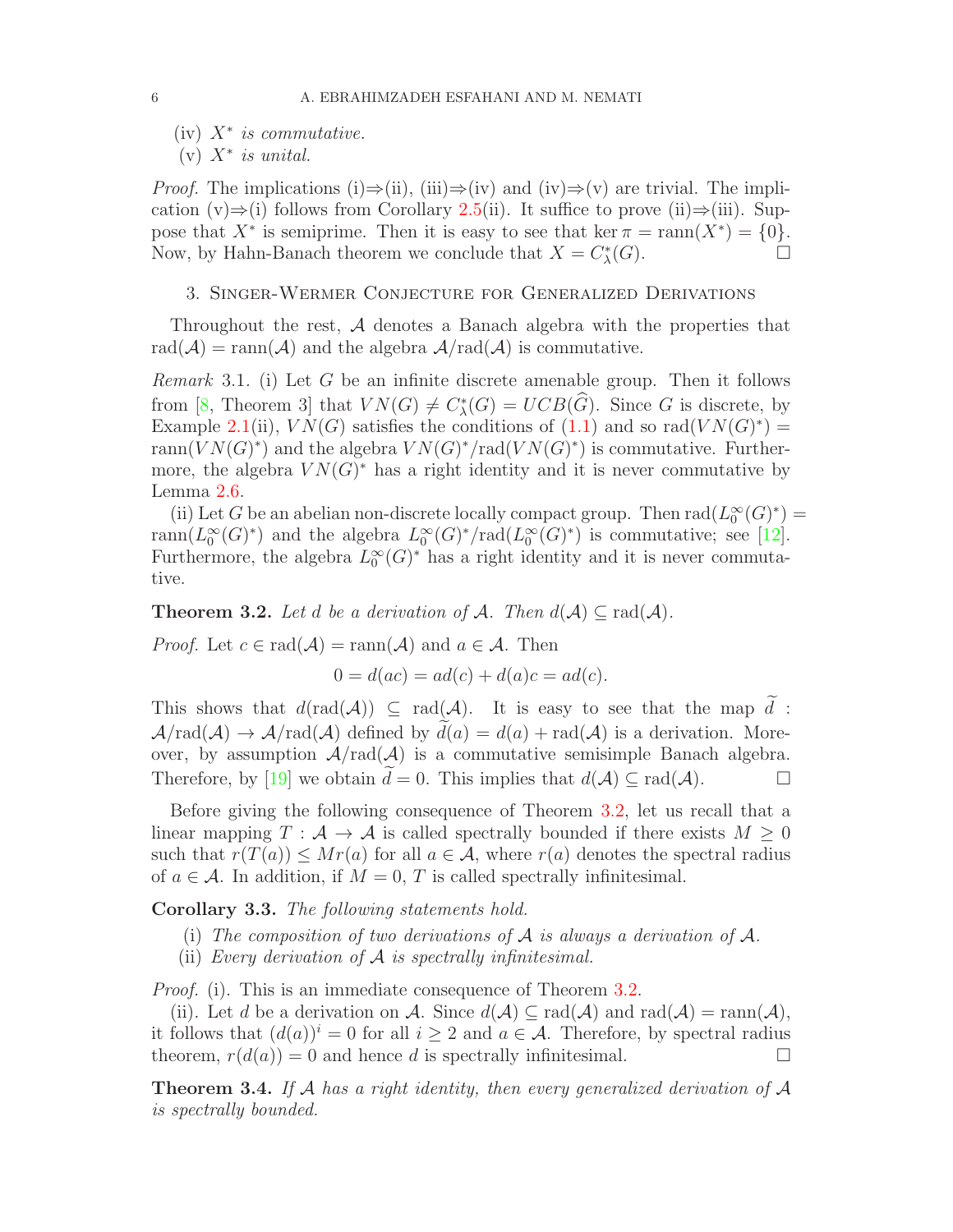*Proof.* Let  $(\delta, d)$  be a generalized derivation of A. Since the Banach algebra  $\mathcal{A}/\text{rad}(\mathcal{A})$  is commutative, it follows from [\[20\]](#page-15-19) that the spectral radius is subadditive and submultiplicative on A. Suppose that  $e \in A$  is a right identity for A. Then there are positive numbers  $\alpha$  and  $\beta$  such that

$$
r(\delta(a)) = r(\delta(ae))
$$
  
=  $r(a\delta(e) + d(a))$   

$$
\leq \alpha(r(a\delta(e)) + r(d(a))
$$
  

$$
\leq \alpha(\beta r(\delta(e))r(a) + r(d(a)),
$$

for all  $a \in \mathcal{A}$ . By Corollary [3.3](#page-5-1) we have  $r(d(a)) = 0$  for all  $a \in \mathcal{A}$ . Therefore, we obtain

$$
r(\delta(a)) \leq \alpha \beta r(\delta(e))r(a),
$$

for all  $a \in \mathcal{A}$ . That is,  $\delta$  is spectrally bounded.

<span id="page-6-0"></span>**Theorem 3.5.** Let  $(\delta, d)$  be a generalized derivation of A. If A has a right identity, then the following statements are equivalent.

- (i)  $\delta(\mathcal{A}) \subseteq rad(\mathcal{A})$
- (ii)  $\delta$  is spectrally infinitesimal.
- (iii)  $\delta = d$ .

*Proof.* (i)⇒(ii). Suppose that  $\delta(\mathcal{A}) \subseteq rad(\mathcal{A})$ . Since  $rad(\mathcal{A}) = ram(\mathcal{A})$ , we conclude that  $\delta$  is spectrally infinitesimal.

(ii)⇒(iii). First we note that the Banach algebra  $\mathcal{A}/\text{rad}(\mathcal{A})$  is commutative. Thus, it follows from [\[20\]](#page-15-19) that the spectral radius is submultiplicative on  $\mathcal{A}$ . Therefore, there exists  $\alpha > 0$  such that for each  $a \in \mathcal{A}$  we have

$$
r(a\delta(e)) \le \alpha r(a)r(\delta(e)) = 0,
$$

where  $e \in \mathcal{A}$  is a right identity for  $\mathcal{A}$ . Hence, by [\[1,](#page-15-17) Proposition 1(ii)], we have  $\delta(e) \in \text{rad}(\mathcal{A}) = \text{rann}(\mathcal{A})$ . Thus

$$
\delta(a) = \delta(ae) = a\delta(e) + d(a)e = d(a),
$$

for all  $a \in \mathcal{A}$ . This shows that  $\delta = d$ . The implication (iii)⇒(i) follows from Theorem [3.2.](#page-5-0)

Let T be a right multiplier of  $A$  and let 0 denotes the zero derivation of  $A$ . Then it is easy to see that  $(T, 0)$  is a generalized derivation of A. Thus, we have the following result as an immediate consequence of Theorem [3.5.](#page-6-0)

**Corollary 3.6.** Let  $T$  be a right multiplier of  $A$ . If  $A$  has a right identity, then the following statements are equivalent.

- (i)  $T(A) \subseteq rad(A)$ . (ii)  $T$  is spectrally infinitesimal.
- (iii)  $T$  is a derivation on  $A$ .
- $(iv)$   $T = 0$ .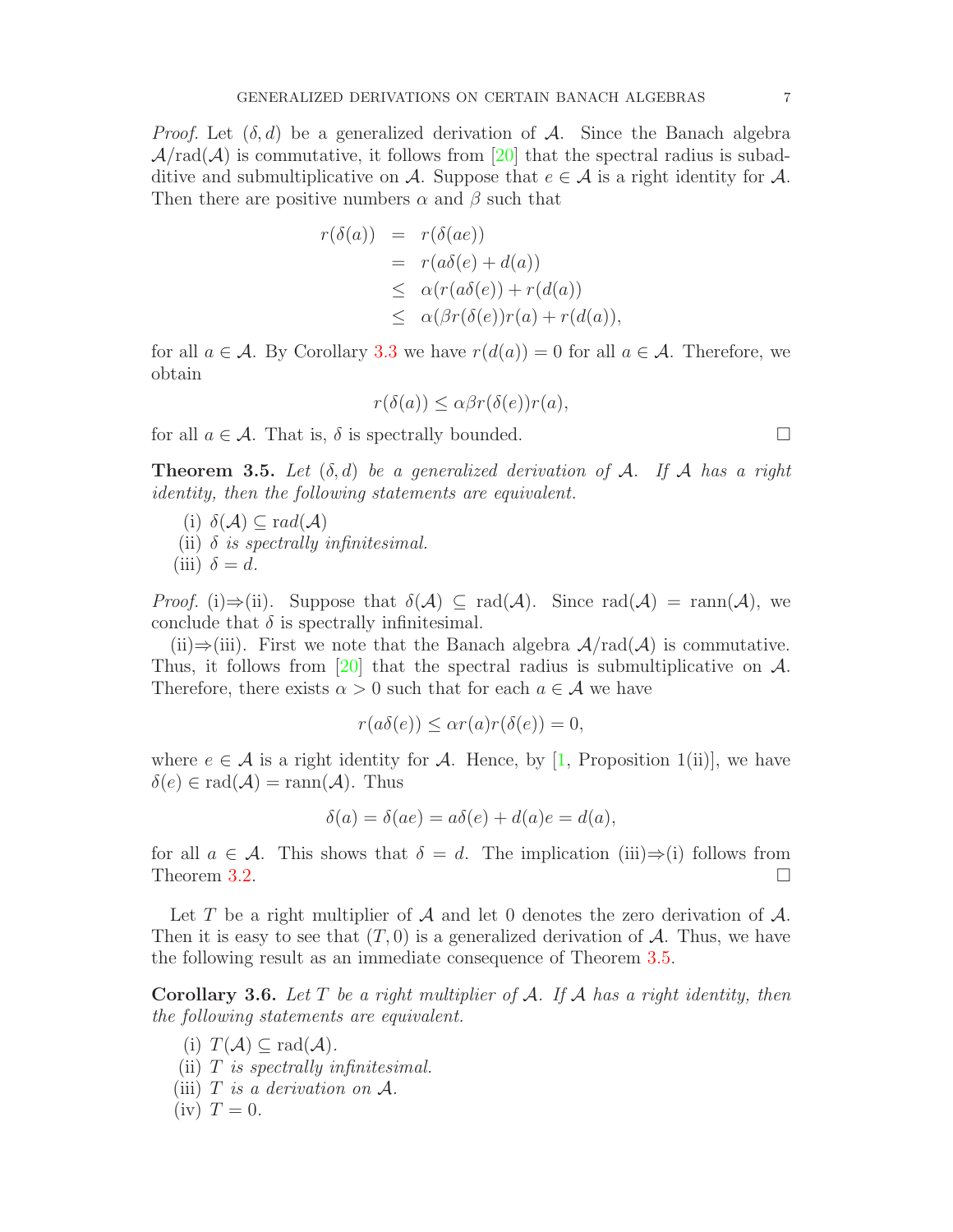#### 4. k-Centralizing Generalized Derivations

In this section, we investigate Posner's second theorem and show that the zero map is the only centralizing derivation of  $A$ . We also investigate our results for centralizing generalized derivations and prove similar results.

We recall that the algebraic center of A is denoted by  $Z(\mathcal{A})$ . Let  $a, b \in \mathcal{A}$  and k be a fixed positive integer. Set

$$
[a,b]_k := [[a,b]_{k-1},b],
$$

where

$$
[a, b]_0 := a,
$$
  $[a, b] := ab - ba.$ 

A mapping  $T : \mathcal{A} \to \mathcal{A}$  is called k-centralizing (resp. k-commuting) if  $[T(a), a^k] \in$  $Z(\mathcal{A})$  (resp.  $[T(a), a^k] = 0$ ) for all  $a \in \mathcal{A}$ . In the case  $k = 1, T$  is said to be centralizing (resp. commuting).

<span id="page-7-2"></span>**Theorem 4.1.** Let d be a derivation of A and let k be a positive integer. If A has a right identity, then the following statements are equivalent.

- (i)  $d = 0$ .
- (ii) d is  $k$ -centralizing.
- (iii)  $d$  is  $k$ -commuting.

*Proof.* The implication (i) $\Rightarrow$ (ii) is trivial.

 $(iii) \Rightarrow (iii)$ . Suppose that (ii) holds. By assumption and Theorem [3.2,](#page-5-0) we obtain

$$
[d(a), a^k] = d(a)a^k = d(a^{k+1}) \in \text{rann}(\mathcal{A}) \cap Z(\mathcal{A}).
$$

Thus,  $[d(a), a^k] = 0$ .

(iii) $\Rightarrow$ (i). Let d be k-commuting and let e be a right identity of A. Then

<span id="page-7-0"></span>
$$
d(e) = [d(e), e] = [d(e), ek] = 0.
$$
\n(4.1)

Given  $c \in \text{rann}(\mathcal{A})$ , we obtain  $(c + e) = (c + e)^k$ . Thus,

<span id="page-7-1"></span>
$$
d(c) = [d(c+e), (c+e)] = [d(c+e), (c+e)^{k}] = 0.
$$
\n(4.2)

From  $(4.1)$  and  $(4.2)$ , we get

$$
d(a) = d(ea) + d(a - ea) = d(e)a + d(a - ea) = 0,
$$

for all  $a \in \mathcal{A}$ .

**Corollary 4.2.** Let  $d$  be a derivation of  $A$ . If  $A$  has a right identity, then the following statements are equivalent.

(i)  $d = 0$ .

- (ii) d is centralizing.
- (iii) For every  $k \in \mathbb{N}$ , d is k-centralizing.
- (iv) There exists  $k \in \mathbb{N}$  such that d is k-centralizing.
- (v) For every  $k \in \mathbb{N}$ , d is k-commuting.
- (vi) There exists  $k \in \mathbb{N}$  such that d is k-commuting.

**Theorem 4.3.** If A has a right identity, then the following statements are equivalents.

 $(i)$  A has an identity.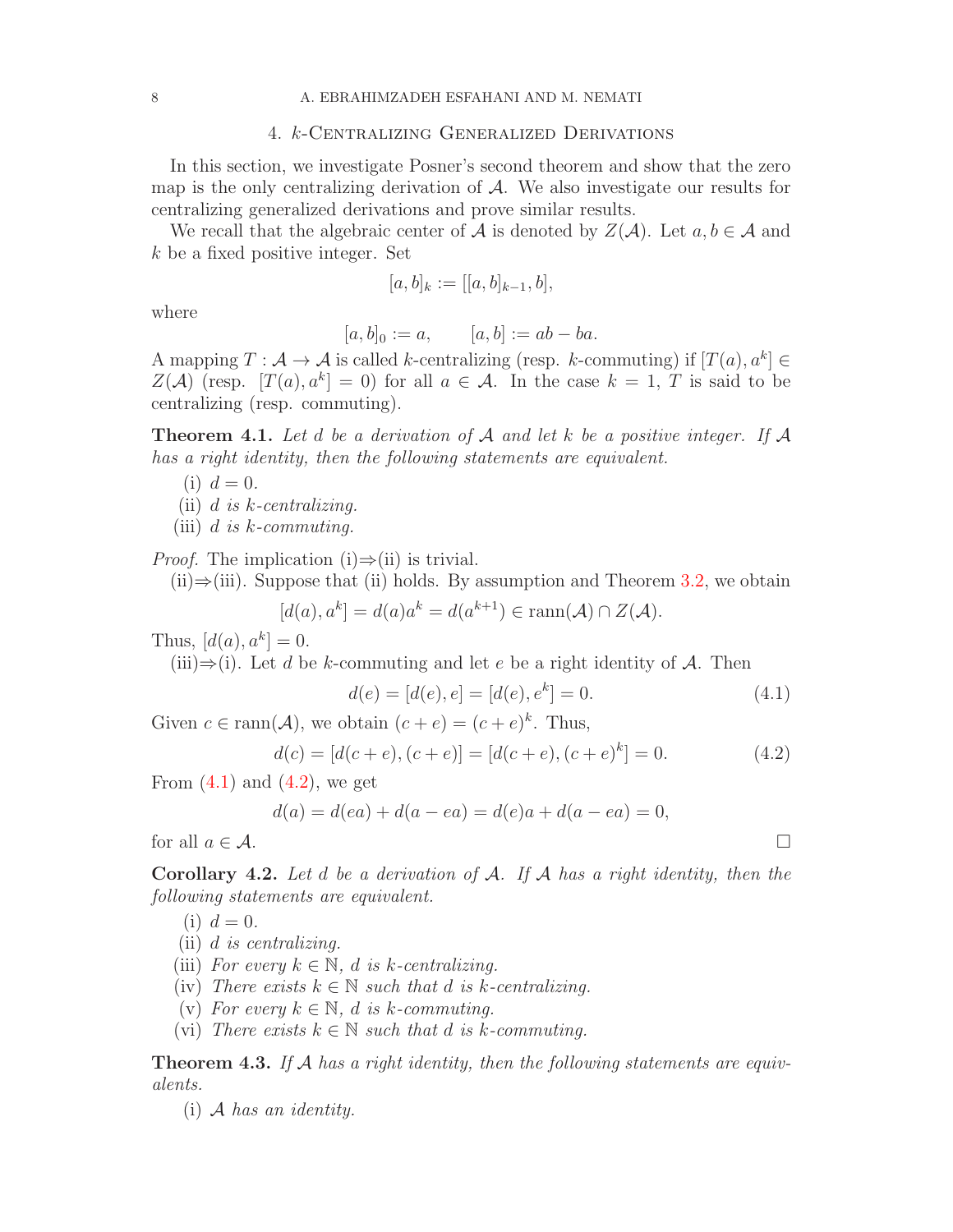- (ii) Any derivation of  $A$  is zero.
- (iii) Any inner derivation of  $A$  is zero.
- $(iv)$  A is commutative.

*Proof.* The implications (iii) $\Rightarrow$ (iv) and (v) $\Rightarrow$ (i) are obvious.

(i)⇒(ii). Let e be an identity for A and let d be a derivation of A. Then by Theorem [3.2,](#page-5-0) we have  $d(a) = ed(a) = 0$  for all  $a \in \mathcal{A}$ .

(iv)⇒(v). Suppose that any inner derivation of A is zero. Then  $d_a(b)$  =  $ba - ab = 0$  for all  $a, b \in \mathcal{A}$ . This implies that  $\mathcal{A}$  is commutative.

<span id="page-8-0"></span>**Lemma 4.4.** Let  $a, b, c \in \mathcal{A}$ . Then  $[a, b] \in \text{rann}(\mathcal{A})$  and consequently  $cab = cba$ .

*Proof.* Consider the inner derivation  $d_b$  of A. Then by Theorem [3.2,](#page-5-0)  $[a, b]$  =  $d_b(a) \in \text{rann}(\mathcal{A})$ . Thus,  $cab - cba = cd_b(a) = 0$ . It follows that  $cab = cba$ .  $\Box$ 

**Theorem 4.5.** Let d be a derivation of A. If A has a right identity, then the following statements are equivalent.

- (i) d is an inner derivation.
- (ii) There exists  $b_0 \in \mathcal{A}$  such that for each  $k \in \mathbb{N}$ , the mapping  $a \mapsto d(a) + b_0a$ is k-commuting.
- (iii) There exist  $b_0 \in \mathcal{A}$  and  $k \in \mathbb{N}$  such that the mapping  $a \mapsto d(a) + b_0 a$  is k-commuting.
- (iv) There exist  $b_0 \in \mathcal{A}$  and  $k \in \mathbb{N}$  such that the mapping  $a \mapsto d(b) + b_0 a$  is k-centralizing.

*Proof.* (i)⇒(ii). Suppose that d is inner. Then there exists  $b_0 \in \mathcal{A}$  such that  $d(a) = ab_0 - b_0a$ , for all  $a \in \mathcal{A}$ . By Lemma [4.4,](#page-8-0) for each  $k \in \mathbb{N}$ , we have

$$
[d(a) + b_0 a, a^k] = [ab_0, a^k]
$$
  
=  $ab_0 a^k - a^k ab_0$   
=  $aa^k b_0 - a^k ab_0$   
=  $a^{k+1} b_0 - a^{k+1} b_0 = 0$ ,

which implies (ii).

The implications (ii)  $\Rightarrow$  (iii)  $\Rightarrow$  (iv) are trivial.

Suppose now that (iv) holds. Consider the map  $D : A \rightarrow A$  defined by  $D(a) := d(a) - [a, b_0]$ . It is easy to see that D is a derivation of A. Thus

$$
[D(a), a^k] = D(a)a^k = [d(a) + b_0a, a^k] \in Z(\mathcal{A}).
$$

We now invoke Theorem [4.1](#page-7-2) to conclude that  $D = 0$ , which implies that d is inner.

We denote by  $\text{InnD}(\mathcal{A})$  the space of all inner derivations of  $\mathcal{A}$ .

**Theorem 4.6.** Suppose that A has a right identity. Then  $InnD(\mathcal{A})$  is continuously linearly isomorphic to  $A/Z(A)$ .

*Proof.* Consider the mapping  $\Gamma$  from  $A/Z(A)$  into  $\text{Inn}D(A)$  defined by  $\Gamma(a +$  $Z(\mathcal{A})=d_a$ . It is clear that  $\Gamma$  is onto. To check the injectivity, suppose that  $\Gamma(a+Z(\mathcal{A}))=0$  for some  $a\in\mathcal{A}$ . Then  $d_a(b)=ba-ab=0$ , for all  $b\in\mathcal{A}$ , which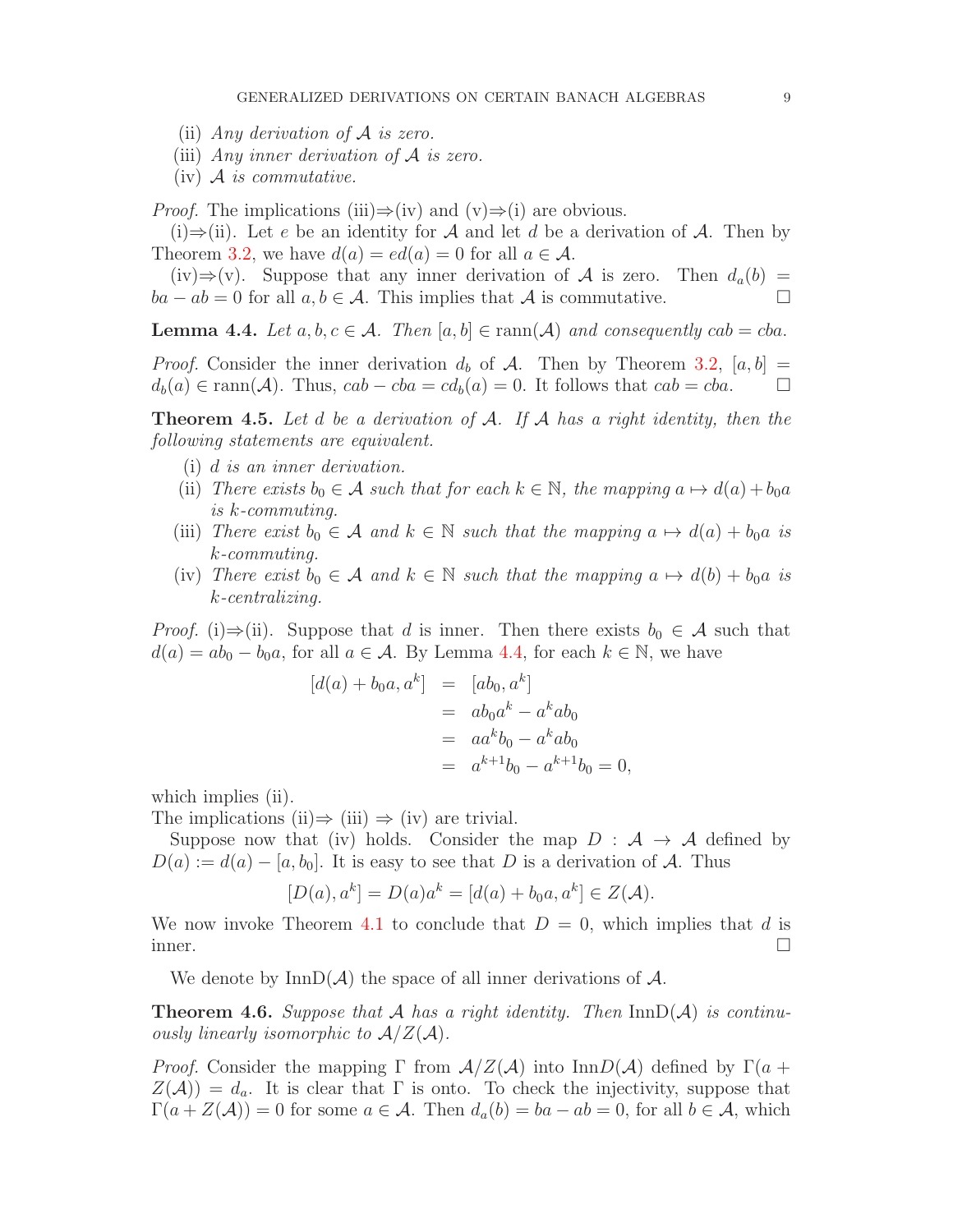implies that  $a \in Z(\mathcal{A})$ . Thus,  $\Gamma$  is injective. Now, let  $a, b \in \mathcal{A}$  and  $z \in Z(\mathcal{A})$ . Then

$$
||d_a(b)|| = ||ba - ab||
$$
  
\n
$$
\le ||ba - zb|| + ||zb - ab||
$$
  
\n
$$
= ||ba - bz|| + ||zb - ab||
$$
  
\n
$$
\le ||b|| ||a - z|| + ||z - a|| ||b||
$$
  
\n
$$
= 2||b|| ||a - z||.
$$

This implies that

$$
\|\Gamma(a+Z(\mathcal{A}))\| = \|d_a\| \le 2\|a-z\| \quad (a \in \mathcal{A}, z \in Z(\mathcal{A})).
$$

Therefore,

$$
\|\Gamma(a+Z(\mathcal{A}))\| \le 2\|a+Z(\mathcal{A})\|.
$$

This shows that the map is continuous.  $\Box$ 

<span id="page-9-1"></span>**Theorem 4.7.** Let  $(\delta, d)$  be a generalized derivation of A and  $k \in \mathbb{N}$ . If A has a right identity, then the following statements are equivalent.

- (i)  $\delta$  is k-commuting.
- (ii)  $\delta$  is k-centralizing.
- (iii)  $\delta$  is a right multiplier.
- (iv) There exists  $b \in \mathcal{A}$  such that  $\delta = R_b$ .

*Proof.* (i) $\Rightarrow$ (ii). This is trivial.

(ii)  $\Rightarrow$  (i). By induction and paying attention to the fact that  $[a, b] \in \text{rann}(\mathcal{A})$ for all  $a, b \in \mathcal{A}$ , we have that

<span id="page-9-0"></span>
$$
[[\delta(a), a]_{i-1}, a] = [\delta(a), a^i] \quad (a \in \mathcal{A}, i \in \mathbb{N}).
$$
\n(4.3)

Hence,

$$
[[\delta(a),a]_{k-1},a] = [\delta(a),a^k] \in Z(\mathcal{A}) \quad (a \in \mathcal{A}).
$$

This implies that the mapping  $a \mapsto [\delta(a), a]_{k-1}$  is centralizing. Using [\(4.3\)](#page-9-0), we obtain

$$
[\delta(a), a^k] = [[\delta(a), a]_{k-1}, a] \in Z(\mathcal{A}) \cap \text{rann}(\mathcal{A}) \quad (a \in \mathcal{A}).
$$

This implies that  $[\delta(a), a^k] = 0$  for all  $a \in \mathcal{A}$ . Therefore,  $\delta$  is k-commuting.

(i)⇒(iii). Let e be a right identity of A and  $c \in \text{rann}(\mathcal{A})$ . Since  $(e+c)^i = e+c$ for all  $i \in \mathbb{N}$ , it follows that

$$
\delta(e + c) = \delta(e + c)(e + c)^k = (e + c)^k \delta(e + c)
$$
  
= 
$$
\delta((e + c)^{k+1}) - d((e + c)^k)(e + c)
$$
  
= 
$$
\delta(e + c) - d(e + c).
$$

This shows that  $d(c) = -d(e)$ . Furthermore,

$$
\delta(e) = e\delta(e) + d(e) = \delta(e)e + d(e) = \delta(e) + d(e).
$$

Thus  $d(e) = 0$ . Hence  $d(c) = 0$ , which implies that  $d(a - ea) = 0$  for all  $a \in \mathcal{A}$ . Thus

$$
d(a) = d(ea) = d(e)a + ed(a) = 0
$$
  $(a \in A).$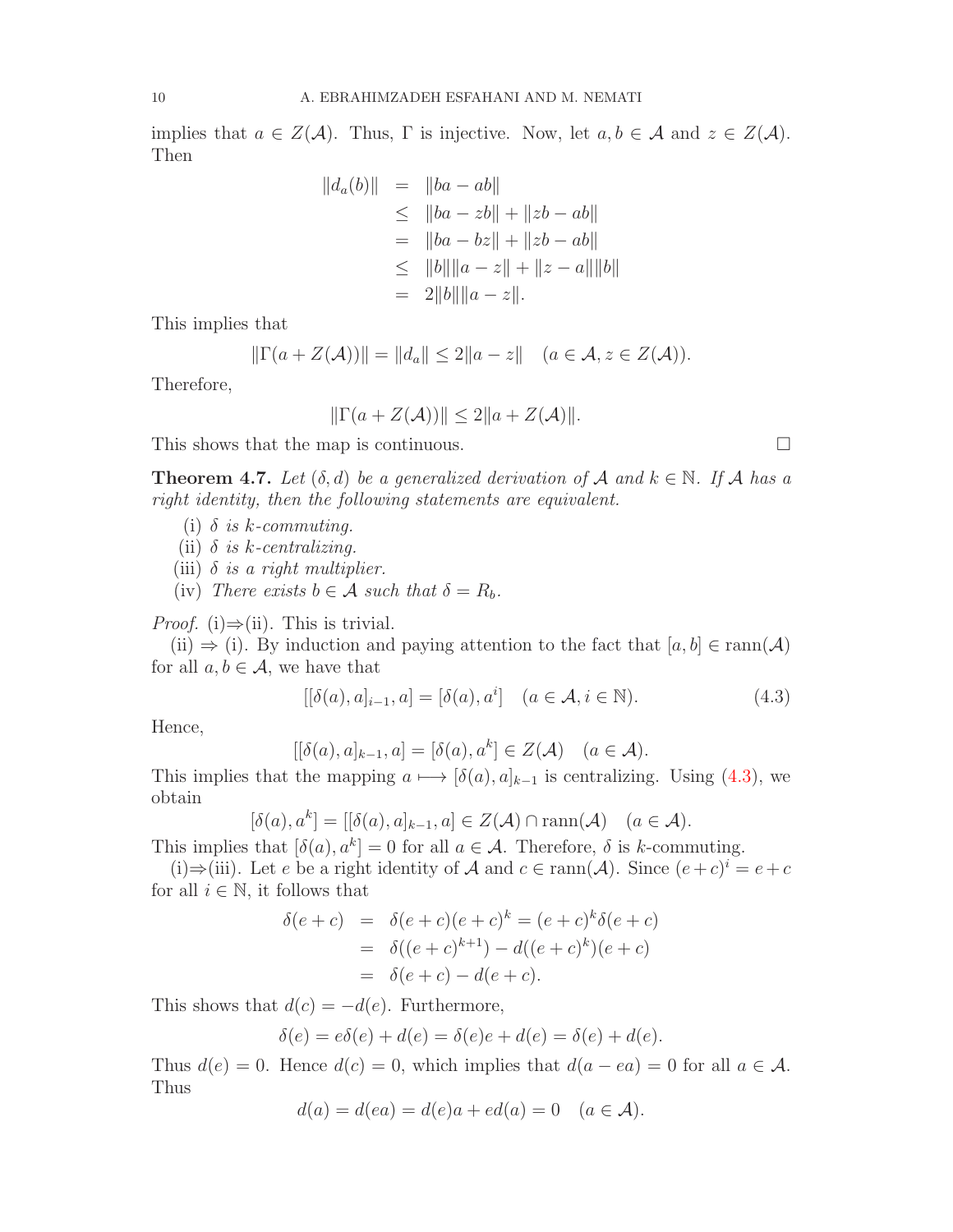This implies that

$$
\delta(ab) = a\delta(b) + d(a)b = a\delta(b) \quad (a, b \in \mathcal{A});
$$

that is  $\delta$  is a right multiplier.

(iii) $\Rightarrow$ (iv). Let  $\delta$  be a right multiplier and let e be a right identity of A. Then it is straightforward to show that  $\delta = R_{\delta(e)}$ .

 $(iv) \Rightarrow (i)$ . Using Lemma [4.4,](#page-8-0) we can see that

$$
[\delta(a), a^k] = \delta(a)a^k - a^k \delta(a)
$$
  
=  $aba^k - a^k ab$   
=  $a^{k+1}b - a^{k+1}b = 0$   $(a \in \mathcal{A}).$ 

Thus,  $\delta$  is k-commuting.

As an immediate consequence of Theorem [4.7,](#page-9-1) we have the following result.

Corollary 4.8. Let  $(\delta, d)$  be a generalized derivation of A. If A has a right identity, then the following statements are equivalent.

- (i)  $\delta$  is centralizing.
- (ii) For every  $k \in \mathbb{N}$ ,  $\delta$  is k-centralizing.
- (iii) There exists  $k \in \mathbb{N}$  such that  $\delta$  is k-centralizing.
- (iv) For every  $k \in \mathbb{N}$ ,  $\delta$  is k-commuting.
- (v) There exists  $k \in \mathbb{N}$  such that  $\delta$  is k-commuting.

By  $\mathfrak{C}(\mathcal{A})$  we denote the set of all centralizing generalized derivations of  $\mathcal{A}$ . By Theorem [4.7,](#page-9-1) we conclude that the product of two elements of  $\mathfrak{C}(\mathcal{A})$  is always a centralizing generalized derivation of A. Hence the space  $\mathfrak{C}(\mathcal{A})$  is a Banach algebra as a subalgebra of  $B(\mathcal{A})$ , the space of all bounded linear maps on  $\mathcal{A}$ .

**Theorem 4.9.** Suppose that  $\mathcal A$  has a right identity. Then the Banach algebra  $\mathfrak{C}(\mathcal{A})$  is isomorphic to  $\mathcal{A}/\text{rad}(\mathcal{A})$ .

*Proof.* Let e be right identity of  $A$ . One can introduce a bounded linear map  $\Gamma : \mathfrak{C}(\mathcal{A}) \longrightarrow \mathcal{A}/\text{rad}(\mathcal{A})$  by  $\Gamma(\delta) := \pi(\delta(e)),$  where  $\pi : \mathcal{A} \longrightarrow \mathcal{A}/\text{rad}(\mathcal{A})$  is the natural homomorphism. Using Theorem  $4.7(iv)$  $4.7(iv)$  and Lemma  $4.4$ , we conclude that  $\delta_1 \circ \delta_2 = \delta_2 \circ \delta_1$  for all  $\delta_1, \delta_2 \in \mathfrak{C}(\mathcal{A})$ . Hence,  $\mathfrak{C}(\mathcal{A})$  is a commutative Banach algebra. Therefore, for every  $\delta_1, \delta_2 \in \mathfrak{C}(\mathcal{A})$ , we have

$$
\Gamma(\delta_1 \circ \delta_2) = \pi(\delta_2(\delta_1(e)e)) = \pi(\delta_1(e)\delta_2(e))
$$
  
=  $\pi(\delta_1(e))\pi(\delta_2(e)) = \Gamma(\delta_1)\Gamma(\delta_2).$ 

Hence,  $\Gamma$  is a homomorphism. Now we show that  $\Gamma$  is onto. Given  $\pi(b)$  =  $b + rad(A) \in \mathcal{A}/rad(\mathcal{A})$ , define  $\delta \in \mathfrak{C}(\mathcal{A})$  by  $\delta(a) = ab$ . Then

$$
\Gamma(\delta) = \pi(\delta(e)) = \pi(eb)
$$
  
=  $\pi(e)\pi(b) = \pi(b)\pi(e)$   
=  $\pi(be) = \pi(b)$ .

This proves theorem.

The maps T and S from A into A are called orthogonal, denoted by  $T \perp S$ , if  $T(a)cS(b) = S(b)cT(a) = 0$  for all  $a, b, c \in \mathcal{A}$ .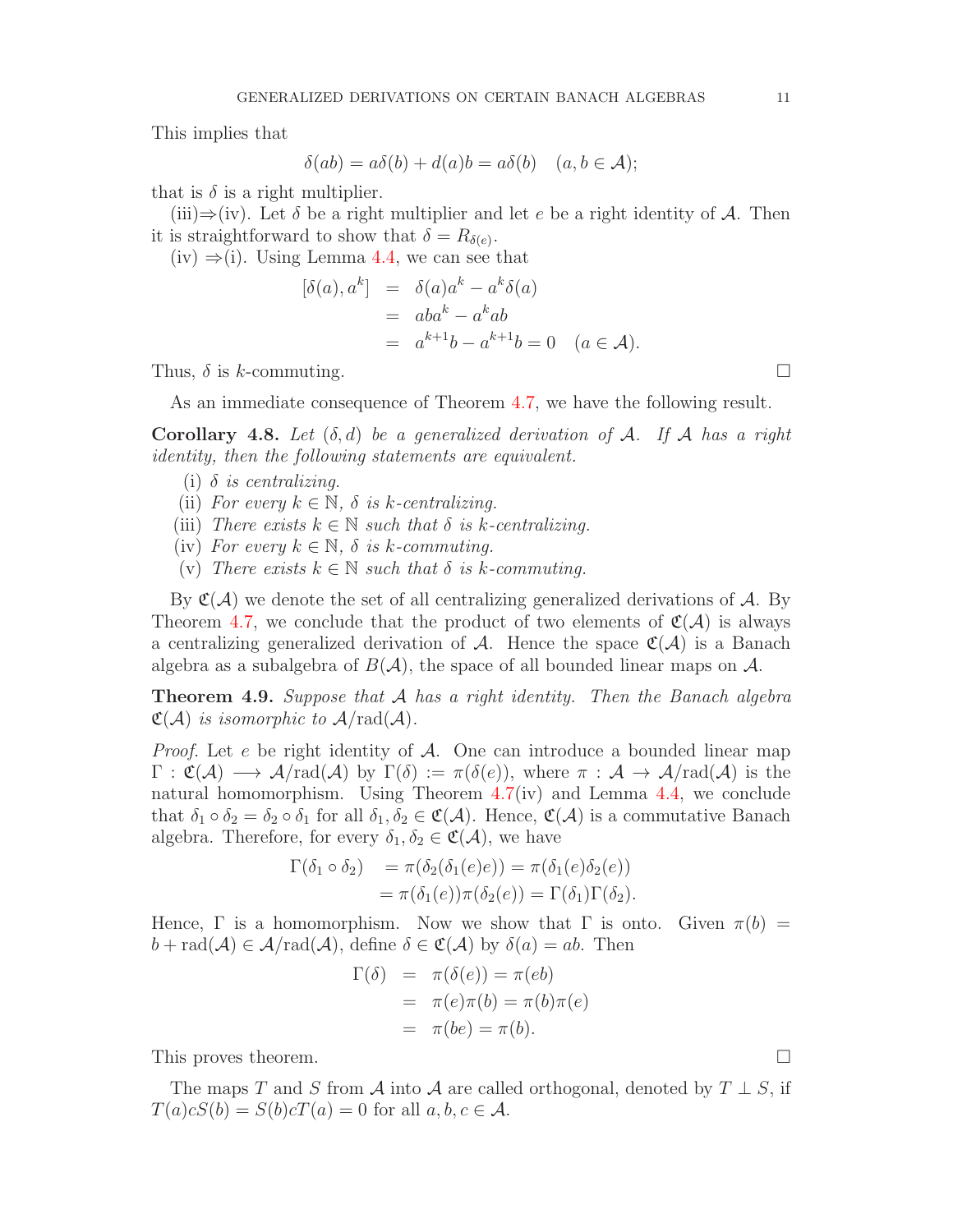**Theorem 4.10.** Let  $(\delta, d)$  be a generalized derivation of A. If A has a right identity, then the following statements are equivalent.

- (i)  $[{\delta}(a), a], {\delta}(a)] \in Z(\mathcal{A})$  for all  $a \in \mathcal{A}$ .
- (ii)  $d \perp \delta$ .
- (iii)  $(\delta^2, d^2)$  is a generalized derivation of A.

*Proof.* (i)  $\Rightarrow$  (ii). Given  $a \in \mathcal{A}$ , by assumption and Lemma [4.4,](#page-8-0) we have

$$
[[\delta(a),a],\delta(a)]=0.
$$

Moreover, it is easy to see that  $\delta(a) = a\delta(e) + d(a)$ , where e is a right identity for  $A$ . Now, Theorem [3.2](#page-5-0) and Lemma [4.4](#page-8-0) imply that

<span id="page-11-7"></span>
$$
[[\delta(a),a],\delta(a)] = d(a)a^2\delta(e). \tag{4.4}
$$

Thus,

<span id="page-11-0"></span>
$$
d(a)a^2\delta(e) = 0.\t\t(4.5)
$$

Replacing a by  $e$  in  $(4.5)$ , we get

<span id="page-11-1"></span>
$$
d(e)\delta(e) = 0.\t\t(4.6)
$$

Replacing a by  $a + e$  in [\(4.5\)](#page-11-0) and using [\(4.6\)](#page-11-1), we obtain

<span id="page-11-2"></span>
$$
d(a)\delta(e) + 2d(a)a\delta(e) = 0.
$$
\n(4.7)

Putting  $-a$  for a in the relation above we have

<span id="page-11-3"></span>
$$
- d(a)\delta(e) + 2d(a)a\delta(e) = 0.
$$
\n(4.8)

It follows from [\(4.7\)](#page-11-2) and [\(4.8\)](#page-11-3) that  $d(a)\delta(e) = 0$ . Therefore,

$$
d(a)\delta(b) = d(a)b\delta(e) = d(a)\delta(e)b = 0,
$$

for all  $a, b \in \mathcal{A}$ . This implies that

<span id="page-11-4"></span>
$$
d(a)c\delta(b) = d(a)\delta(b)c = 0,
$$
\n(4.9)

for all  $a, b, c \in \mathcal{A}$ . Since  $d(\mathcal{A}) \subseteq \text{rann}(\mathcal{A})$ , it follows that

<span id="page-11-5"></span>
$$
\delta(b)cd(a) = 0,\t\t(4.10)
$$

for all  $a, b, c \in \mathcal{A}$ . Thus, by [\(4.9\)](#page-11-4) and [\(4.10\)](#page-11-5) the statement (ii) holds.

(ii)  $\Rightarrow$  (iii). Suppose that d and  $\delta$  are orthogonal. Then for every  $a, b \in \mathcal{A}$ , we have

$$
\delta^2(ab) = \delta(\delta(ab)) = \delta(a\delta(b) + d(a)b)
$$
  
=  $a\delta^2(b) + 2d(a)\delta(b) + d^2(a)b$   
=  $a\delta^2(b) + d^2(a)b$ .

This shows that  $(\delta^2, d^2)$  is a generalized derivation.

(iii)  $\Rightarrow$  (i). Assume that  $(\delta^2, d^2)$  is a generalized derivation of A. Then

<span id="page-11-6"></span>
$$
\delta^2(ab) = a\delta^2(b) + d^2(a)b,
$$
\n(4.11)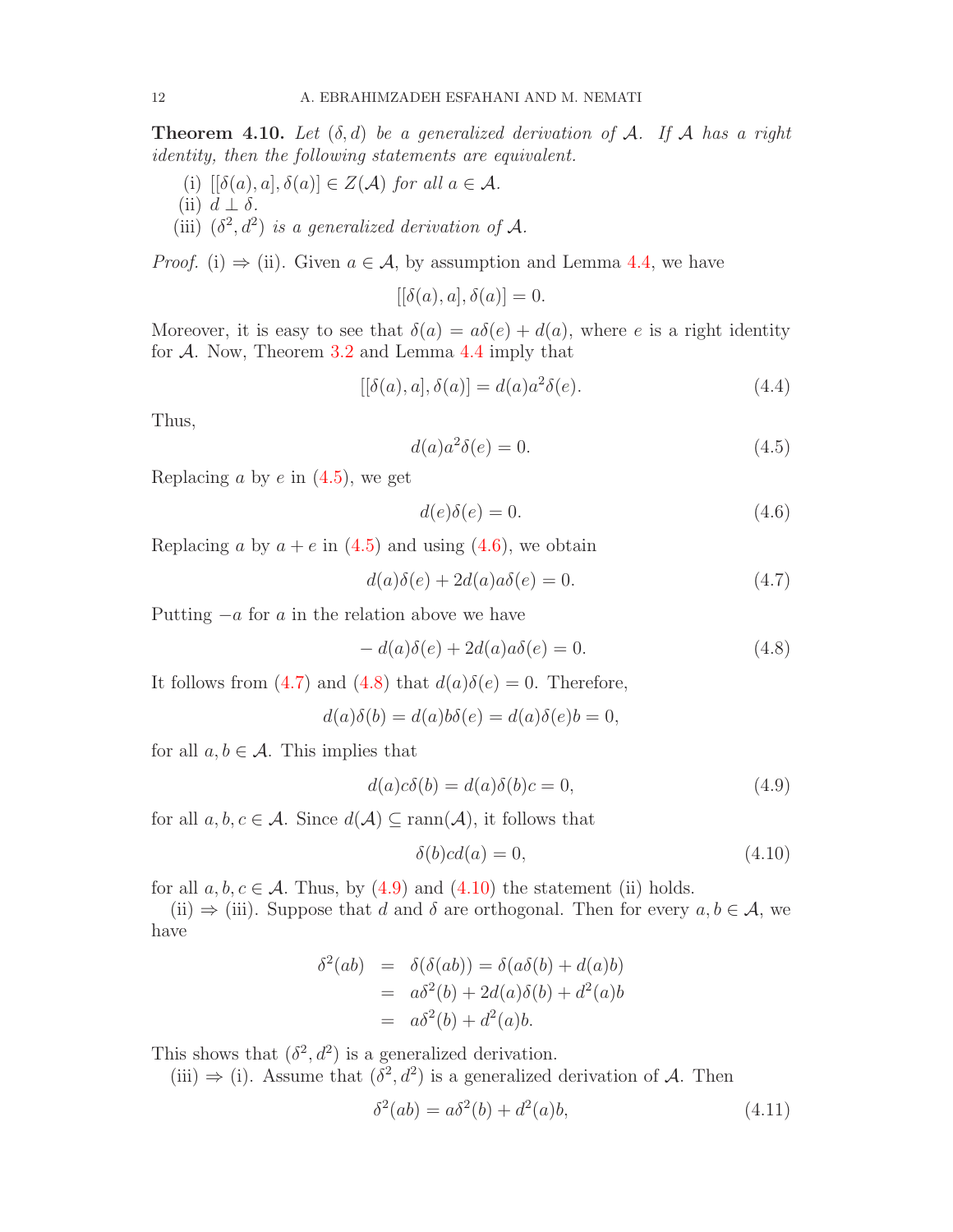for all  $a, b \in \mathcal{A}$ . Moreover,

<span id="page-12-0"></span>
$$
\delta^{2}(ab) = \delta(\delta(ab)) = \delta(a\delta(b) + d(a)b)
$$
  
=  $a\delta^{2}(b) + d(a)\delta(b) + d(a)\delta(b) + d^{2}(a)b$   
=  $a\delta^{2}(b) + 2d(a)\delta(b) + d^{2}(a)b,$  (4.12)

for all  $a, b \in \mathcal{A}$ . Comparing [\(4.11\)](#page-11-6) and [\(4.12\)](#page-12-0), we get that

<span id="page-12-1"></span>
$$
d(a)\delta(b) = 0,\t\t(4.13)
$$

for all  $a, b \in \mathcal{A}$ . Using [\(4.4\)](#page-11-7) and [\(4.13\)](#page-12-1), we obtain

$$
[[\delta(a), a], \delta(a)] = d(a)a^2\delta(e)
$$
  
=  $d(a)\delta(e)a^2 = 0$ ,

for all  $a \in \mathcal{A}$  and therefore (i) holds.

Obviously the product of two right multipliers is a right multiplier, and the product of two derivations of  $\mathcal A$  is a derivation. The next example shows that this fact does not hold for all generalized derivations of A.

**Example 4.11.** Let  $G = \mathbb{Z}$ . Then G is an infinite discrete amenable group. Thus,  $VN(G)^*$  is a non-commutative Banach algebra with a right identity, say e. It is easy to see that  $(\delta, d)$  defined as  $d = d_e$  and  $\delta = R_e + d_e$  is a generalized derivation of  $VN(G)^*$ . Now, by Lemma [2.6,](#page-4-1) there exists  $c \in rad(VN(G)^*) = ram(VN(G)^*)$ such that  $c \neq 0$ . It follows that

<span id="page-12-2"></span>
$$
\delta^2(c) = 4c, \quad c\delta^2(e) + d^2(c)e = 2c. \tag{4.14}
$$

But  $(\delta^2, d^2)$  fails to be a generalized derivation. Indeed, if  $(\delta^2, d^2)$  is a generalized derivation, then by  $(4.14)$  we deduce that  $c = 0$  which is a contradiction.

### 5. k-Skew Centralizing Generalized Derivations

Let  $a, b \in \mathcal{A}$  and k be a fixed positive integer. Set

$$
\langle a,b\rangle_k = \langle \langle a,b\rangle_{k-1},b\rangle,
$$

where

$$
\langle a, b \rangle_0 = a, \quad \langle a, b \rangle = ab + ba.
$$

A mapping  $T : \mathcal{A} \to \mathcal{A}$  is called k-skew centralizing (resp. k-skew commuting) if it satisfies

$$
\langle T(a), a^k \rangle \in Z(\mathcal{A})
$$
 (resp.  $\langle T(a), a^k \rangle = 0$ )  $(a \in \mathcal{A})$ .

In the case  $k = 1, T$  is called skew centralizing (resp. skew commuting).

<span id="page-12-3"></span>**Theorem 5.1.** Let  $(\delta, d)$  be a generalized derivation of A and  $k \in \mathbb{N}$ . If A has a right identity, then the following statements hold.

- (i) If  $\delta$  is k-skew centralizing, then there exists  $z \in Z(\mathcal{A})$  such that  $\delta = R_z$ .
- (ii) If  $\delta$  is k-skew commuting, then  $\delta = 0$ .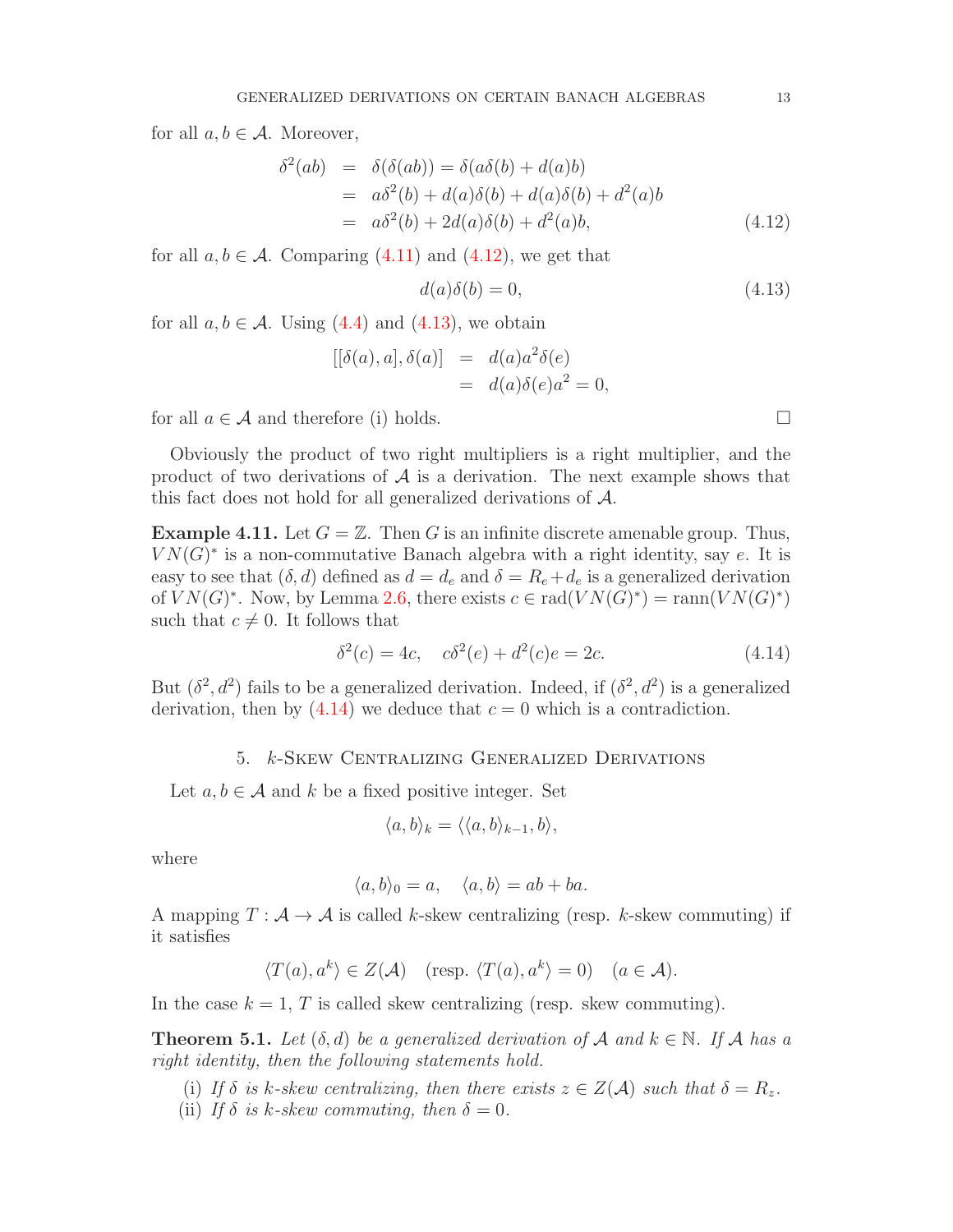*Proof.* (i). By induction, we obtain

<span id="page-13-0"></span>
$$
[\langle \delta(a), a^i \rangle, a] = [\delta(a), a^{i+1}], \tag{5.1}
$$

for all  $a \in \mathcal{A}$  and  $i \in \mathbb{N}$ . Now suppose that  $\delta$  is k-skew centralizing. Then  $\langle \delta(a), a^k \rangle \in Z(\mathcal{A})$  for all  $a \in \mathcal{A}$ . Using  $(5.1)$ , we have

$$
0 = [\langle \delta(a), a^k \rangle, a] = [\delta(a), a^{k+1}],
$$

for all  $a \in \mathcal{A}$ . This shows that  $\delta$  is  $(k+1)$ -commuting. It follows from Theorem [4.7,](#page-9-1) that there exists  $b \in \mathcal{A}$  such that  $\delta = R_b$ . Let e be a right identity of  $\mathcal{A}$ . Then

$$
2eb = \langle \delta(e), e^k \rangle \in Z(\mathcal{A}).
$$

This implies that

$$
\delta(a) = ab = a(eb) = R_{eb}(a),
$$

for all  $a \in \mathcal{A}$ , which completes the proof of (i).

(ii). Let  $\delta$  be a k-skew commuting generalized derivation of A. By (i), there exists  $z \in Z(\mathcal{A})$  such that  $\delta = R_z$ . If e is a right identity of  $\mathcal{A}$ , then

$$
0 = \langle \delta(e), e^k \rangle = \langle ez, e \rangle = eze + eez
$$
  
= 2ez = 2ze = 2z.

Therefore,  $\delta(a) = az = 0$  for all  $a \in \mathcal{A}$ .

<span id="page-13-1"></span>**Lemma 5.2.**  $Z(\mathcal{A})$  is a closed ideal of  $\mathcal{A}$ .

*Proof.* It is easy to check that  $Z(\mathcal{A})$  is a closed subspace of  $\mathcal{A}$ . To complete the proof, we show that  $Z(\mathcal{A})$  is an ideal in  $\mathcal{A}$ . By lemma [4.4,](#page-8-0) we obtain

$$
(zb)a = zab = a(zb),
$$

for all  $z \in Z(\mathcal{A})$  and  $a, b \in \mathcal{A}$ . Similarly,

$$
(bz)a = zba = zab = azb = a(bz),
$$

for all  $z \in Z(\mathcal{A})$  and  $a, b \in \mathcal{A}$ , which implies that  $Z(\mathcal{A})$  is an ideal in  $\mathcal{A}$ .

Corollary 5.3. Let  $(\delta, d)$  be a generalized derivation of A. If A has a right identity, then the following statements hold.

- (i)  $\delta$  is skew centralizing.
- (ii) For every  $k \in \mathbb{N}$ ,  $\delta$  is k-skew centralizing.
- (iii) There exists  $k \in \mathbb{N}$  such that  $\delta$  is k-skew centralizing.

*Proof.* (i)  $\Rightarrow$  (ii) By Theorem [5.1,](#page-12-3) there exists  $z \in Z(\mathcal{A})$  such that  $\delta(a) = az$  for all  $a \in \mathcal{A}$ . Hence by Lemma [5.2,](#page-13-1) we have

$$
\langle \delta(a), a^k \rangle = \langle az, a^k \rangle = aza^k + a^k az \in Z(\mathcal{A}),
$$

for all  $a \in \mathcal{A}, k \in \mathbb{N}$ .

 $(ii) \Rightarrow (iii)$ . This is obvious.

(iii)  $\Rightarrow$  (i). By Theorem [5.1,](#page-12-3) there exists  $z \in Z(\mathcal{A})$  such that  $\delta(a) = az$  for all  $a \in \mathcal{A}$ . Therefore by Lemma [5.2,](#page-13-1) we have

$$
\langle \delta(a), a \rangle = \langle az, a \rangle = aza + aaz \in Z(\mathcal{A}),
$$

for all  $a \in \mathcal{A}$ .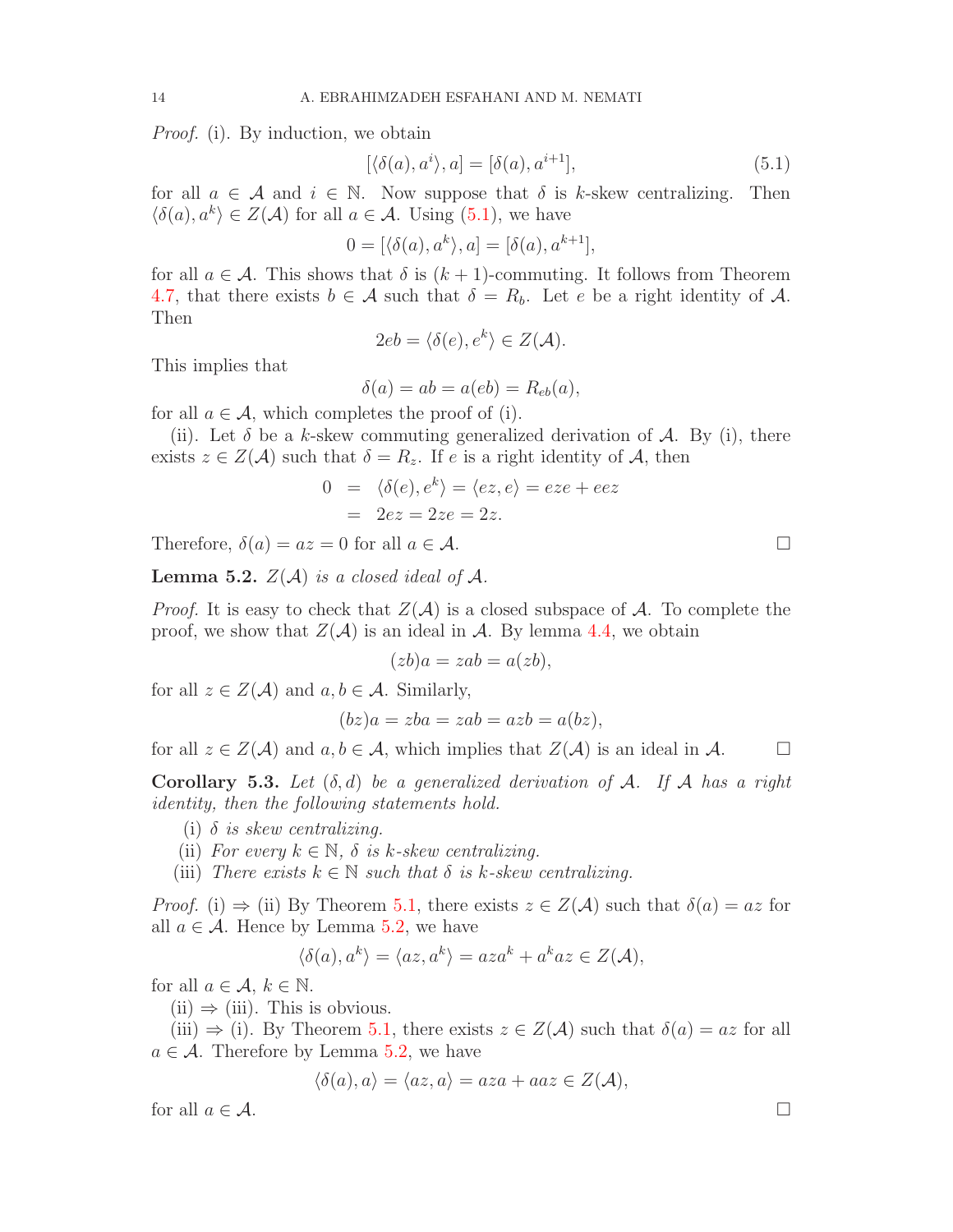By  $S\mathfrak{C}(\mathcal{A})$  we denote the set of all skew centralizing generalized derivations on A. By Theorem [5.1](#page-12-3) and Lemma [5.2](#page-13-1) we conclude that the space  $S\mathfrak{C}(\mathcal{A})$  is a closed ideal of  $\mathfrak{C}(\mathcal{A})$ , the space of all centralizing generalized derivations of  $\mathcal{A}$ .

Corollary 5.4. Suppose that A has a right identity. Then the Banach algebra  $S\mathfrak{C}(\mathcal{A})$  is isomorphic to  $Z(\mathcal{A})$ .

*Proof.* We show that the mapping  $\Gamma : S\mathfrak{C}(\mathcal{A}) \longrightarrow Z(\mathcal{A})$  defined by  $\Gamma(\delta) := z$ , where  $\delta = R_z$  for some  $z \in Z(\mathcal{A})$ , is an isomorphism. To prove this, let  $\delta_1, \delta_2 \in$  $S\mathfrak{C}(\mathcal{A})$  such that  $\delta_1 = \delta_2$ . Then by Theorem [5.1](#page-12-3) there exist  $z_1, z_2 \in Z(\mathcal{A})$  such that  $\delta_1 = R_{z_1}$  and  $\delta_2 = R_{z_2}$ . Now, suppose that e is a right identity of A. Then  $z_1 = \delta_1(e) = \delta_2(e) = z_2$ , whence Γ is well-defined. One can easily check that Γ is an isomorphism.  $\Box$ 

Before giving the following result, recall that  $(L_b, d_{-b})$  is a generalized derivation of  $A$  for all  $b \in A$ .

<span id="page-14-0"></span>**Theorem 5.5.** Let  $z \in A$  and A has a right identity. Then the following statements are equivalent.

- (i)  $L_z$  is centralizing.
- (ii)  $L_z$  is skew centralizing.
- (iii)  $z \in Z(\mathcal{A})$ .

*Proof.* (i)⇒(iii). By assumption and Theorem [4.7](#page-9-1) we obtain that  $L_z$  is a right multiplier. Thus

$$
za = L_z(a) = L_z(ae) = aL_z(e) = a(ze) = az,
$$

for all  $a \in \mathcal{A}$ . This implies  $z \in Z(\mathcal{A})$ .

(ii)  $\Rightarrow$  (iii). Suppose that  $L_z$  is skew centralizing. Then by Theorem [5.1,](#page-12-3) there exists  $z' \in Z(\mathcal{A})$  such that  $L_z(a) = az'$  for all  $a \in \mathcal{A}$ . Thus

$$
z = ze = L_z(e) = ez' = z'e = z' \in Z(\mathcal{A}).
$$

(iii)  $\Rightarrow$  (i). Let  $z \in Z(\mathcal{A})$ . Then

$$
[L_z(a), a] = [za, a] = zaa - aza
$$
  
=  $zaa - zaa = 0 \in Z(\mathcal{A}),$ 

for all  $a \in \mathcal{A}$ .

(iii)  $\Rightarrow$  (ii). Let  $z \in Z(\mathcal{A})$ . By Lemma [5.2,](#page-13-1) we have  $z a^2 \in Z(\mathcal{A})$  for all  $a \in \mathcal{A}$ . Thus

$$
\langle L_z(a),a\rangle=2za^2\in Z(\mathcal{A}),
$$

for all  $a \in \mathcal{A}$ .

**Theorem 5.6.** Let T be a left multiplier of A. Then  $T(A) \subseteq rad(A)$  if and only if T is spectrally infinitesimal.

*Proof.* Suppose that  $T(A) \subseteq rad(A)$ . By [\[1,](#page-15-17) Proposition 1(i)], we have  $r(T(a)) =$ 0 for all  $a \in \mathcal{A}$ . This shows that T is spectrally infinitesimal. Conversely, assume that  $T$  is spectrally infinitesimal. Then

$$
r(T(a)b) = r(T(ab)) = 0,
$$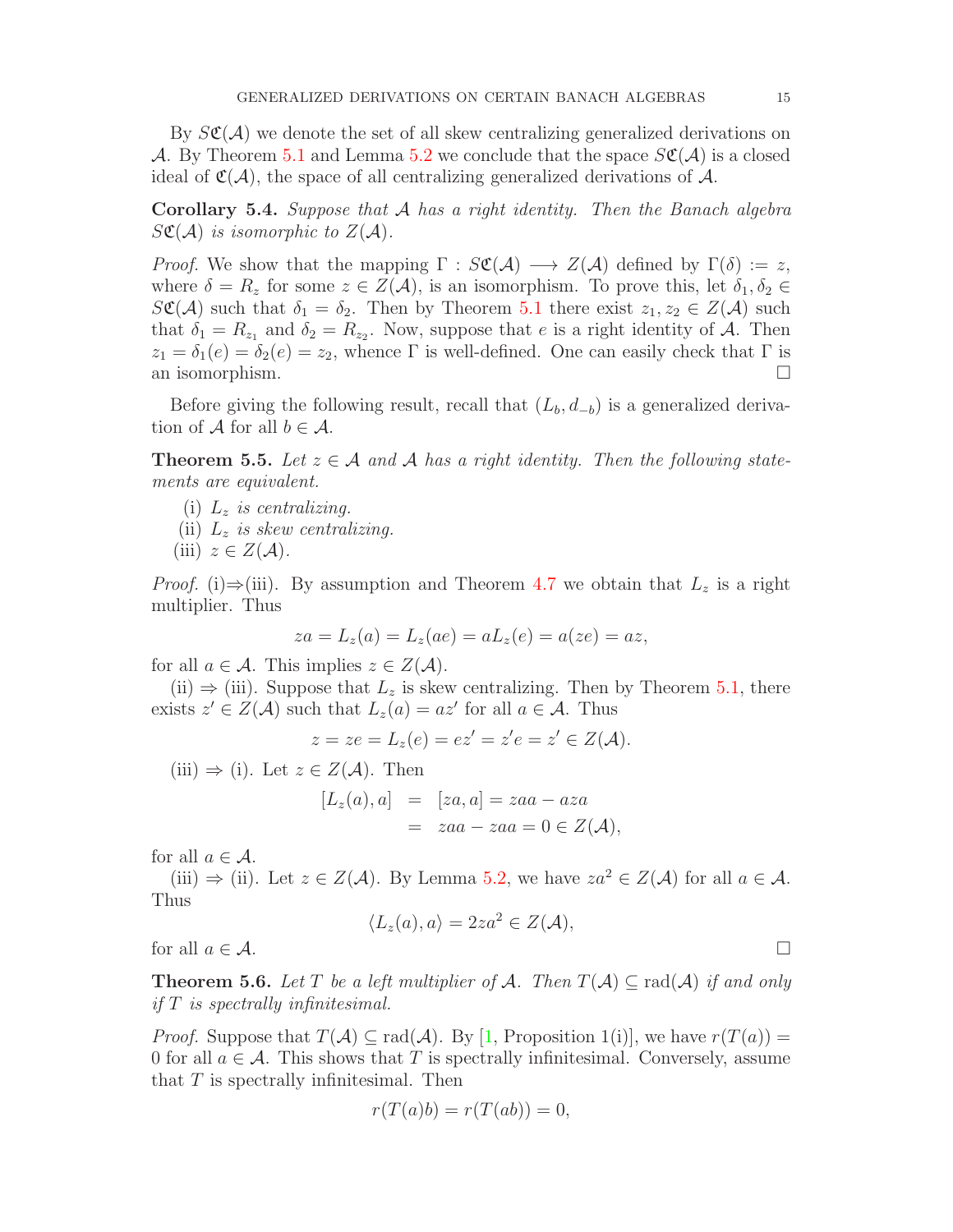for all  $a, b \in \mathcal{A}$ . Hence, [\[1,](#page-15-17) Proposition 1(ii)] implies that  $T(a) \in rad(\mathcal{A})$  for all  $a \in \mathcal{A}$ .

By Theorem [5.5](#page-14-0) we deduce that, the left multiplier  $L_z$  is both centralizing and skew centralizing on A for all  $z \in Z(\mathcal{A})$ . But this assertion is not true for all  $z \in \mathcal{A}$  as shown in the following example.

**Example 5.7.** Let  $\mathcal{A} = VN(\mathbb{Z})^*$ . Then there exists an element  $z \in \mathcal{A}$  such that  $L<sub>z</sub>$  is neither centralizing nor skew centralizing. In fact, by Lemma [2.6](#page-4-1) there exists  $z \in \text{rann}(\mathcal{A})$  such that  $z \neq 0$ . If  $L_z$  is either centralizing or skew centralizing, then  $z \in Z(\mathcal{A})$ , by Theorem [5.5.](#page-14-0) Now let e be a right identity of  $\mathcal{A}$ . Then  $z = ze = ez = 0$ . This contradiction will show that  $L<sub>z</sub>$  is neither centralizing nor skew centralizing.

### **REFERENCES**

- <span id="page-15-17"></span><span id="page-15-3"></span>1. F. F. Bonsall and J. Duncan, Complete Normed Algebras, Springer, New York, 1973.
- <span id="page-15-15"></span>2. M. Bresar and M. Mathieu, Derivations mapping into the radical III, J. Funct. Anal. 133 (1995), 21-29.
- 3. P. Civin and B. Yood, The second conjugate space of a Banach algebra as an algebra, Pac. J. Math. 11 (1961), 847-870.
- <span id="page-15-0"></span>4. H. G. Dales, Banach Algebras and Automatic Continuity, Oxford University Press, New York (2000).
- <span id="page-15-13"></span>5. H. G. Dales and A. T.-M. Lau, The second duals of Beurling algebras, Memoirs American Math. Soc. 177, 2005, no. 836, vi+191, DOI 10.1090/memo/0836.
- <span id="page-15-10"></span>6. P. Eymard, L'alg`ebre de Fourier d'un groupe localement compact, Bull. Soc. Math. France 92 (1964), 181-236.
- <span id="page-15-14"></span>7. E. E. Granirer, Weakly almost periodic and uniformly continuous functionals on the Fourier algebra of any locally compact group, Trans. Amer. Math. Soc. 189 (1974), 371-382.
- <span id="page-15-18"></span>8. E. E. Granirer, On group representations whose  $C^*$ -algebra is an ideal in its von Neumann algebra, Ann. Inst. Fourier (Grenoble), 29 (1979), 37-52.
- <span id="page-15-12"></span>9. K. Kaniuth, and A. T.-M. Lau, Fourier and Fourier-Stieljes Algebras on locally compact Groups, Math Surveys and Monographs, vol 231 American Math. Society, 2018.
- <span id="page-15-16"></span>10. A. T.-M. Lau, Uniformly continuous functionals on the Fourier algebra of any locally compact group, Trans. Amer. Math. Soc. 251 (1979), 39-59.
- <span id="page-15-8"></span>11. A. T.-M. Lau, The second conjugate algebra of the Fourier algebra of a locally compact group, Trans. Amer. Math. Soc. 267 (1981), 53-63.
- <span id="page-15-7"></span>12. S. Maghsoudi and R. Nasr-Isfahani, On the maximal and minimal left ideals of certain Banach algebras on locally compact groups, Results Math. 62 (2012), 157-165.
- <span id="page-15-4"></span>13. M. Mathieu, and G. J. Murphy, Derivations mapping into the radical, Arch. Math. 57 (1991), 469-474.
- <span id="page-15-5"></span>14. M. Mathieu, and V. Runde, Derivations mapping into the radical II, Bull. Lond. Math. Soc. 24 (1992), 485-487.
- <span id="page-15-6"></span>15. M. J. Mehdipour, and Z. Saeedi, Derivations on group algebras of a locally compact abelian group, Monatsh. Math. 180 (2016), 595-605.
- <span id="page-15-11"></span><span id="page-15-9"></span>16. E. C. Posner, Derivations in prime rings, Proc. Am. Math. Soc. 8 (1957), 1093-1100.
- <span id="page-15-1"></span>17. V. Runde, Amenable Banach Algebras, Springer Monographs in Mathematics, 2010.
- 18. I. M. Singer, and J. Wermer, Derivations on commutative normed algebras, Math. Ann. 129 (1955), 260-264.
- <span id="page-15-19"></span><span id="page-15-2"></span>19. M. Thomas, The image of a derivation is contained in the radical, Ann. Math. 128 (1988), 435-460.
- 20. J. Zemanek, Spectral radius characterizations of commutativity in Banach algebras, Stud. *Math.* **61** (1977), 257–268.